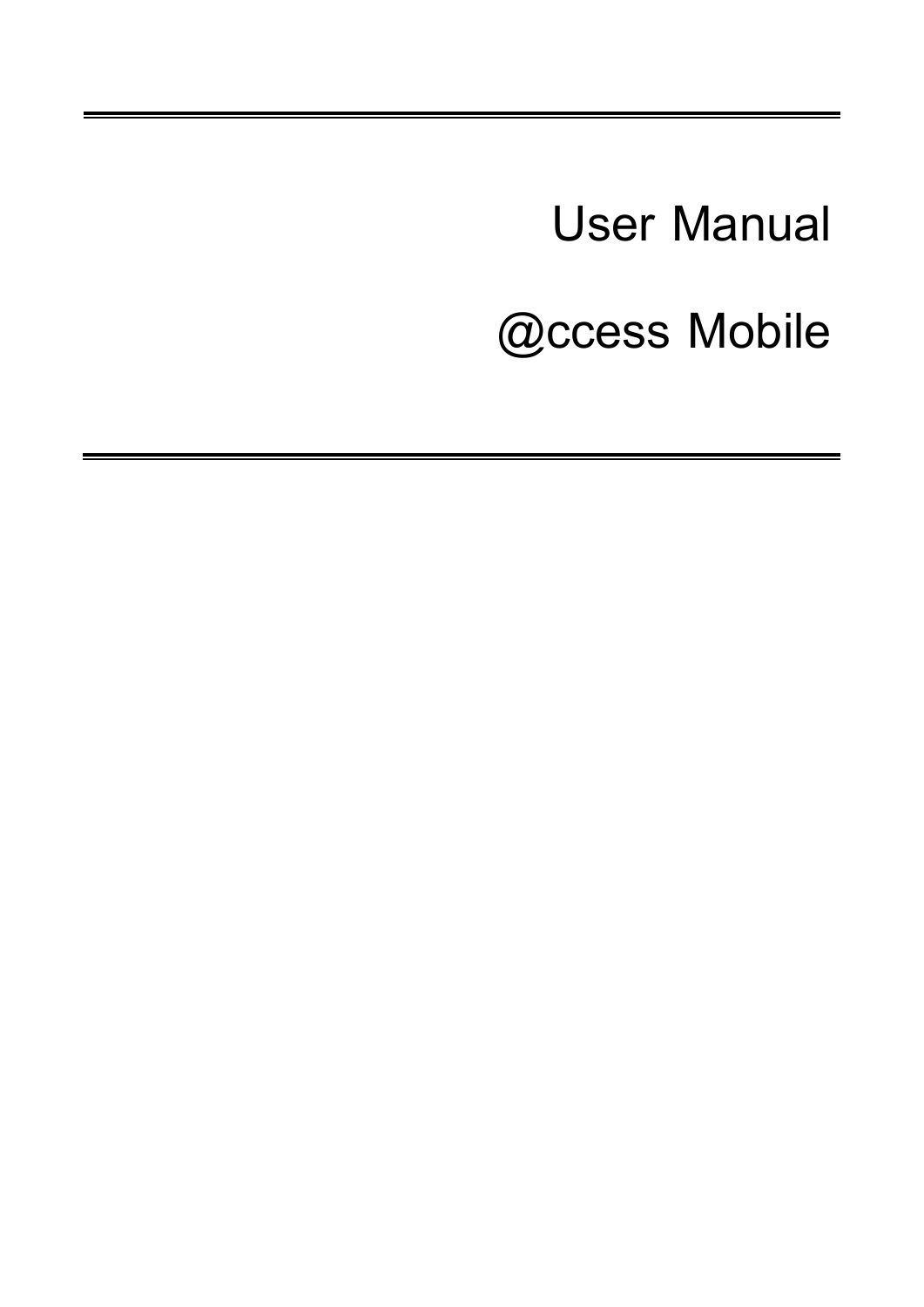# **Tables of Content**

| Heading |                                                              |    |  |
|---------|--------------------------------------------------------------|----|--|
| 1.      | Registration                                                 | 3  |  |
| 2.      | Login                                                        | 6  |  |
|         | 2.1 Login with Username                                      | 6  |  |
|         | 2.2 Login with PIN/ Fingerprint Scanning/ Facial Recognition | 6  |  |
|         | 2.3 Login with Other Usernames                               | 7  |  |
| 3.      | Investment Information of Mutual Fund                        | 7  |  |
|         | 3.1 Viewing Investment Portfolio                             | 7  |  |
|         | 3.2 Transaction                                              |    |  |
|         | 3.2.1 Fund Subscription                                      | 8  |  |
|         | 3.2.2 Fund Redemption                                        | 10 |  |
|         | 3.2.3 Fund Switching                                         | 11 |  |
|         | 3.2.4 Regular Investment Plan                                | 12 |  |
|         | 3.3 Transaction History                                      | 12 |  |
|         | 3.4 Pending Transaction                                      | 13 |  |
|         | 3.5 Dividend/Payout                                          | 13 |  |
|         | 3.6 Gain/Loss Summary                                        | 14 |  |
|         | 3.7 Investment in SSF/LTF/RMF                                | 14 |  |
|         | 3.8 Settings                                                 | 15 |  |
|         | 3.8.1 Adding/Removing Unitholder                             | 15 |  |
|         | 3.8.2 Setting Main Account                                   | 16 |  |
|         | 3.8.3 Setting/Resetting Account Name                         | 16 |  |
|         | 3.8.4 Changing Personal Information/Background Image         | 16 |  |
|         | 3.8.5 Risk Acceptance Level                                  | 17 |  |
|         | 3.8.6 Bank Account/Credit Card                               | 17 |  |
|         | 3.8.7<br><b>Changing PIN</b>                                 | 19 |  |
|         | 3.8.8<br><b>Changing Password</b>                            | 19 |  |
|         | 3.8.9<br>Changing Phone Number for Receiving OTP             | 20 |  |
|         | 3.8.10 Unlocking OTP/PIN                                     | 20 |  |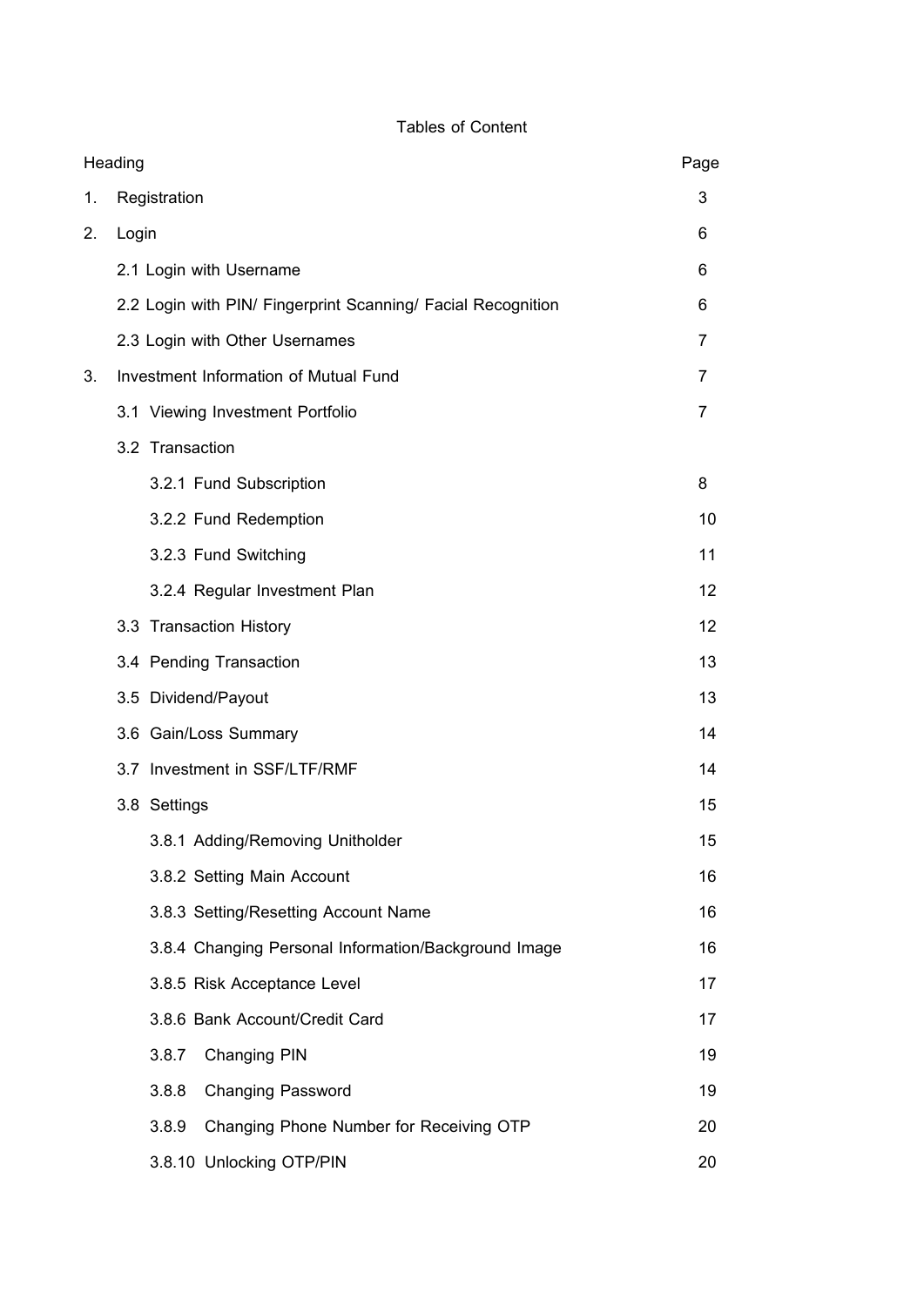# **Tables of Content (Continued)**

|    | Heading               |                                              | Page |  |  |
|----|-----------------------|----------------------------------------------|------|--|--|
|    |                       | 3.8.11 Device Management                     | 21   |  |  |
|    |                       | 3.8.12 Cancelling User                       | 21   |  |  |
|    |                       | 3.9 Online Mutual Fund Account Opening       | 21   |  |  |
| 4. |                       | Investment Information of Provident Fund     | 22   |  |  |
|    | 4.1                   | Viewing Investment Portfolio                 |      |  |  |
|    | 4.2                   | Query                                        | 22   |  |  |
|    | 4.3                   | <b>Pending Transaction</b>                   | 22   |  |  |
|    | 4.4                   | History                                      | 23   |  |  |
|    | 4.5                   | <b>Fund Balance Verification</b>             | 23   |  |  |
|    | 4.6                   | <b>Investment Plan Verification</b>          | 23   |  |  |
|    | 4.7                   | <b>Changing Plan</b>                         | 24   |  |  |
|    | 4.8                   | Statement of Fund Account                    | 25   |  |  |
|    | 4.9                   | <b>Risk Profile Assessment Questionnaire</b> | 25   |  |  |
|    |                       | 4.10 Fund Payment                            | 25   |  |  |
|    | 4.11                  | Life Path                                    | 25   |  |  |
|    |                       | 4.12 Investment Policy                       | 26   |  |  |
|    |                       | 4.13 Account Management                      | 26   |  |  |
|    |                       | 4.14 Settings                                | 26   |  |  |
| 5. | <b>Forgetting PIN</b> |                                              |      |  |  |
| 6. |                       | <b>Forgetting Password</b>                   | 30   |  |  |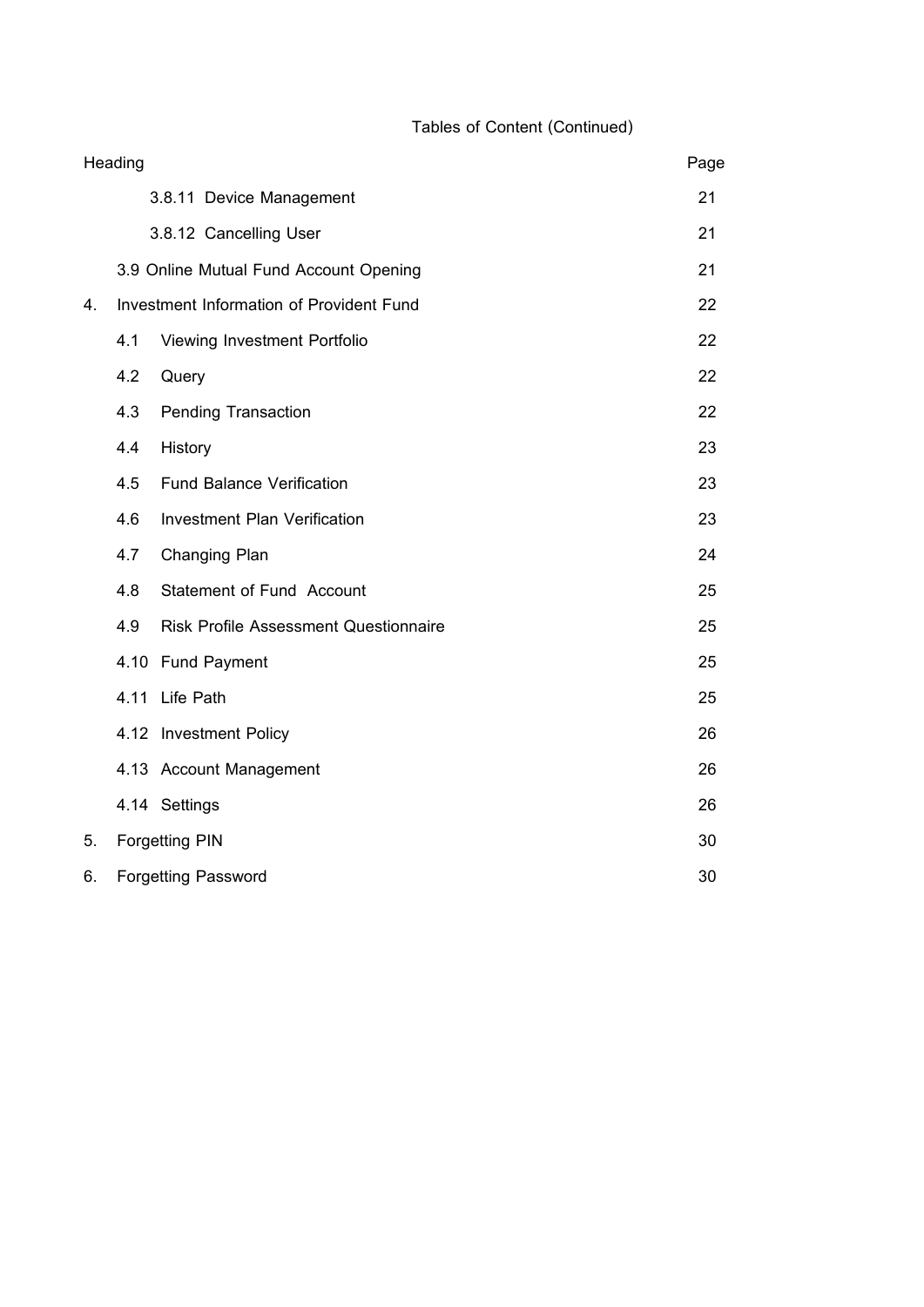# **1. Registration**

- 1.1 Download and install @ccess mobile fro[m App Store \(for iOS device\)](https://itunes.apple.com/th/app/tmb-touch/id884079963?l=th&mt=8)or [Play Store \(for Android device\)](https://play.google.com/store/apps/details?id=com.TMBTOUCH.PRODUCTION)on the accommodating phone or tablet.
- 1.2 After finishing the download, open the application and select **"Registration"** for initial login.
- 1.3 Select to register the service via 2 channels:

## 1.3.1 **Mutual Fund Account**

- 1.3.1.1 Read the terms and conditions for the service and press the **"Agree"** button.
- 1.3.1.2 Enter identity verification data by specifying the information of unitholder number, Citizen ID Card or Passport number, and date of birth, then select **"Next".**
- 1.3.1.3 The system will send an OTP to the phone number you have provided to the Management Company, please specify the OTP to proceed.
- 1.3.1.4 Specify the phone number for receiving the OTP for making transactions via @ccess mobile. (This can be different from the phone number you have previously provided to the Management Company). Only one phone number is used with one Citizen ID Bard number.
- 1.3.1.5 Specify the username and password in accordance with the following conditions:
	- 1.3.1.5.1 Username
		- Be 6-18 characters in length;
		- Begin with an English letter;
		- Must not be identical to the Unitholder Number.
	- 1.3.1.5.2 Password
		- Be 8-18 characters in length.
		- Contain either English letters or numbers or a mixture of both letters and numbers;
		- Must not be identical to the username;
		- Must not contain up to 3 sequential numbers or letters:
		- Must not contain all repeated numbers or letters:
		- Must not have the first 4 characters identical to the first 4 characters of the username.

The username and password you have set up via @ccess mobile can also be applied to @ccess online.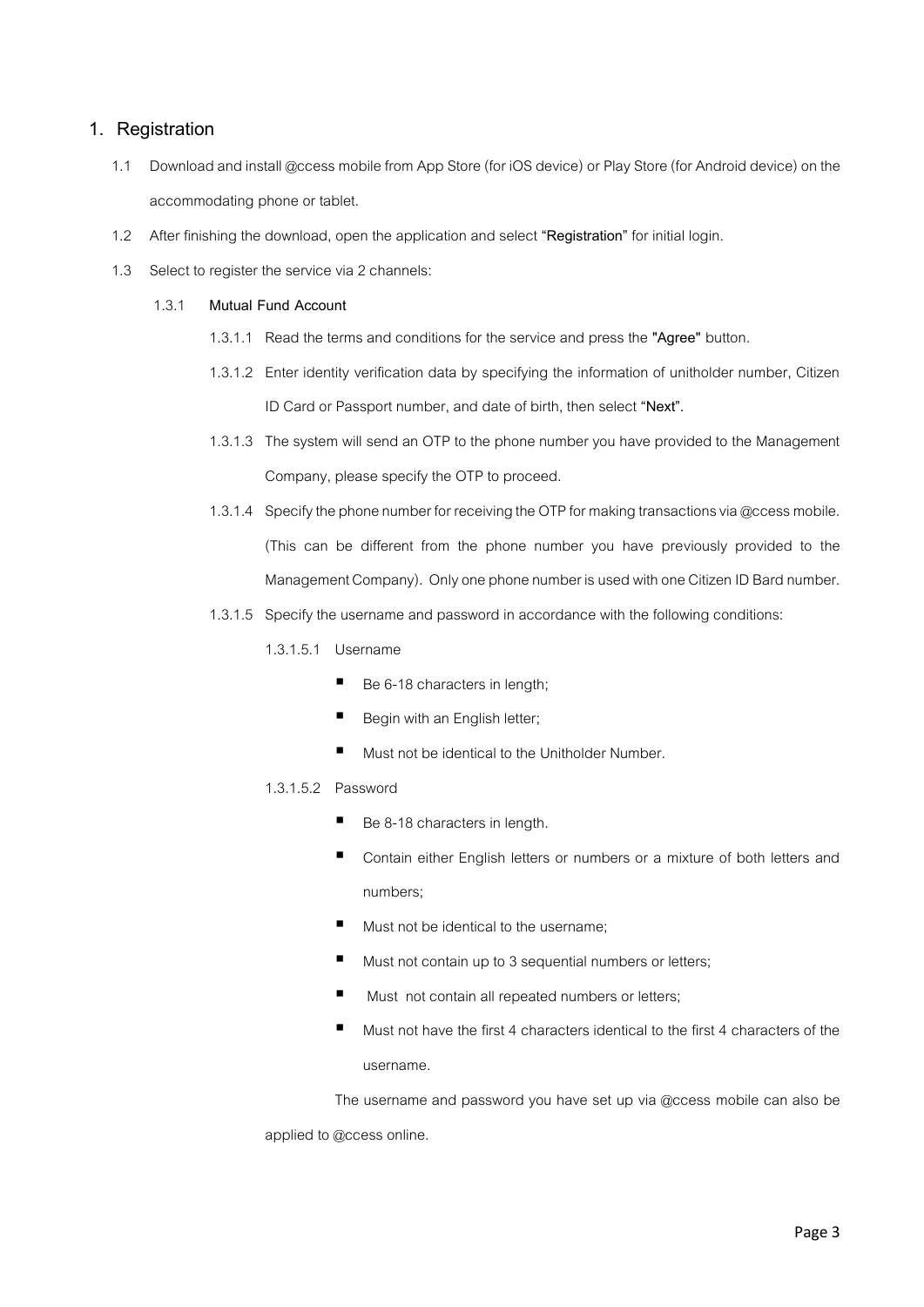- 1.3.1.6 The system will display the unitholder number of all the accounts you have opened under the same Citizen ID Card for you to select to link with this username. (In the case that you have not verified your identity with the Citizen ID Card number, you cannot link with other unitholder numbers in this process. If you want to add other unitholder numbers, please complete the registration process than follow the steps under Heading No.10.1 "Adding/Removing Accounts").
- 1.3.1.7 The system will display a message indicating successful registration and take you to the process of PIN setting. Press the **"Set PIN"** button.
- 1.3.1.8 Set the 6-character PIN for logging in the system. The PIN must not contain more than 3 sequential or repeated numbers.
- 1.3.1.9 Confirm the PIN.
- 1.3.1.10 Set up fingerprint or facial recognition for login.
- 1.3.1.11 The registration is complete. You can start using @ccess mobile instantly by pressing the **"Complete"** button.

Remark: Each customer can create up to one username based on the Citizen ID Card number or Passport number.

#### 1.3.2 **Provident Fund Account**

- 1.3.2.1 Read the terms and conditions for the service and press the **"Agree"** button.
- 1.3.2.2 Specify the phone number for receiving the OTP for making transactions via @ccess mobile (This can be different from the phone number you have previously provided to the Management Company). Only one phone number is used with one Citizen ID Bard number.
- 1.3.2.3 The system will send an OTP to the phone number you have provided to the Management Company, please specify the OTP to proceed.
- 1.3.2.4 Specify the "Data Set" or the data in the "Certification/Statement of Provident Fund Account" received from Krungsri Asset Management comprising employer code, registered membership number, reference number, and then select **"Next".**
- 1.3.2.5 The system will verify the database of Provident Fund Member Register submitted to Krungsri Asset Management by the employer as follows:

1.3.2.5.1 In the case that Citizen ID Card numbers are available in the database:

- Specify the Citizen ID Card number and date of birth for identity verification.
- Then, select "Next".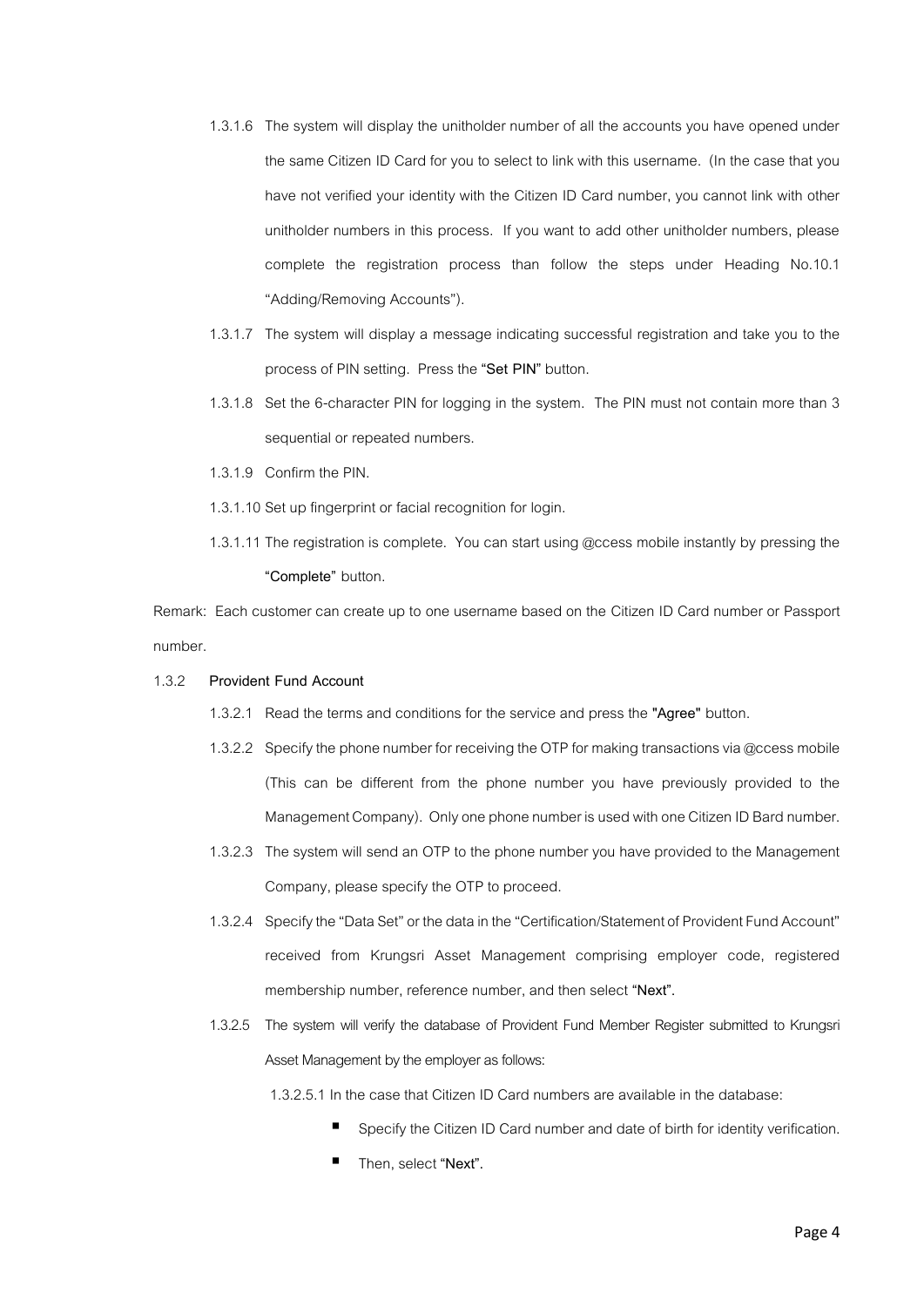1.3.2.5.2 In the case that Citizen ID Card numbers are not available in the database but

there are information of names and family names of the members in Thai:

- Specify the date of birth, Citizen ID Card number and the 12-digit code on the back of the Citizen ID Card for identity verification.
- Then, select **"Next"**
- The system will send the information to verify with the DOPA for identity verification.
- 1.3.2.5.3 In the case that the information under Heading Nos. 1.3.2.6.1 and 1.3.2.6.2 are not available, the member cannot register for the service. Please contact Krungsri Asset Management.
- 1.3.2.6 Set up the username and password in accordance with the following conditions:
	- 1.3.2.6.1 Username
		- Be 6-18 characters in length;
		- Begin with an English letter;
		- Must not be identical to the Unitholder Number.

### 1.3.2.6.2 Password

- Be 8-18 characters in length:
- Contain either English letters or numbers or a mixture of both letters and numbers;
- Must not be identical to the username;
- Must not contain up to 3 sequential numbers or letters;
- Must not contain the same numbers or letters:
- $\blacksquare$  Must not have the first 4 characters identical to the first 4 characters of the username.

The username and password you have set up via @ccess mobile can also be applied to the application of EM@ccess online.

1.3.2.7 In the case that you have opened mutual fund accounts with Krungsri Asset Management before, the system will display the unitholder number of all the accounts you have opened under the same Citizen ID Card for you to select to link with this username. (In the case that you have not verified your identity with the Citizen ID Card number, you cannot link with other unitholder numbers in this process. If you want to add other unitholder numbers,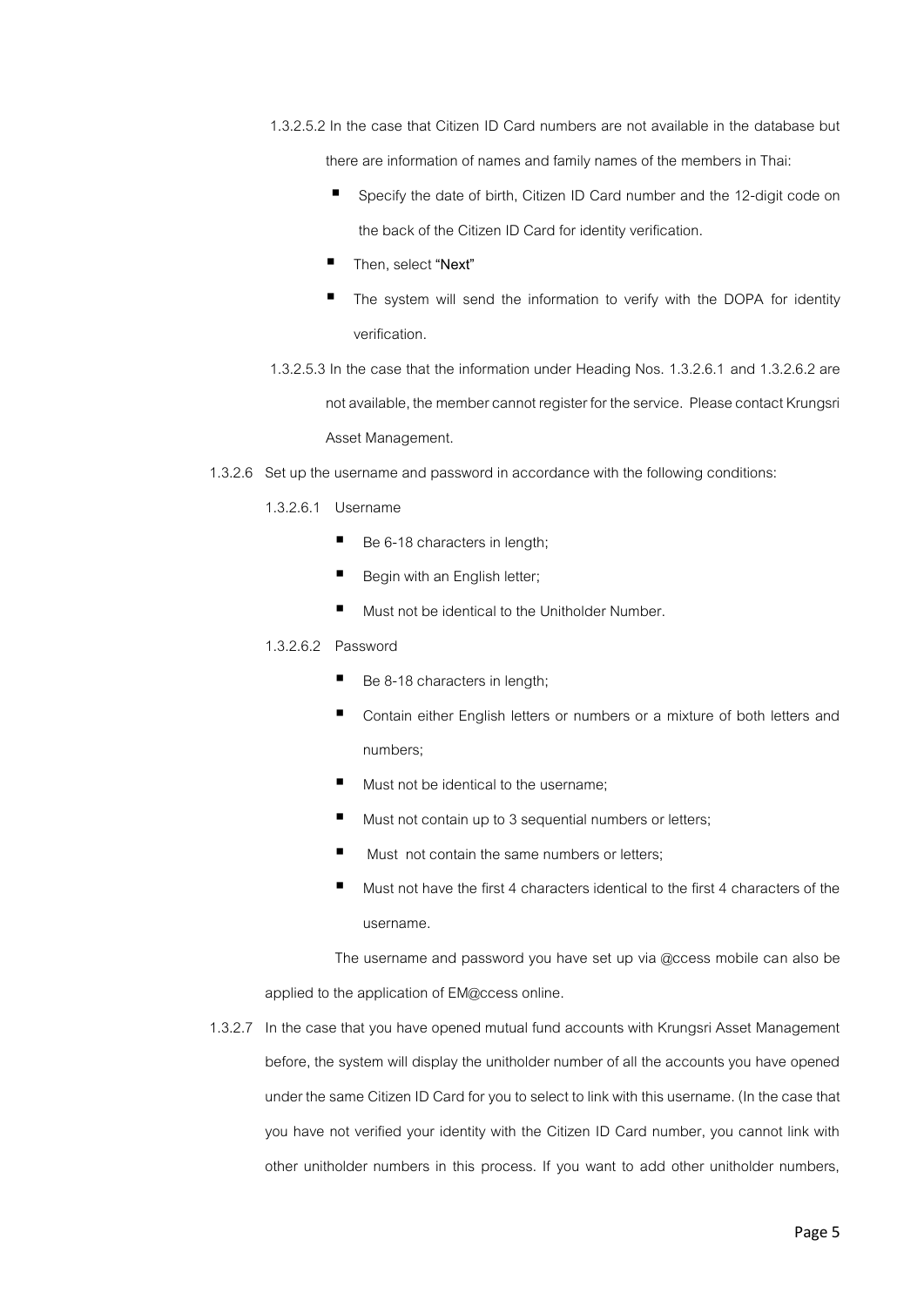please complete the registration process than follow the steps under Heading No. 10.1 "Adding/Deleting Accounts").

- 1.3.2.8 The system will display a message indicating successful registration and take you to the process of PIN setting by pressing the **"Set PIN"** button.
- 1.3.2.9 Set the 6-character PIN for logging in the system. The PIN must not contain more than 3 sequential or repeated numbers.
- 1.3.2.10 Confirm the PIN.
- 1.3.2.11 Set up fingerprint or facial recognition for login.
- 1.3.2.12 The registration is complete. You can start using @ccess mobile instantly by pressing the **"Done"** button.

# **2. Login**

- 2.1 Login with Username: For initial login or upon installation of the application, you must always log in by entering the username and password as follows:
	- 2.1.1 Specify the username, password that you have set up in the registration process, and then select **"Login"**
	- 2.1.2 The system will take you to the screen of instruction for services, select **"Next".**
	- 2.1.3 Read the terms and conditions or the services and press **"Agree".**
	- 2.1.4 The system will send an OTP to the phone number you have provided. Please specify the OTP to proceed.
	- 2.1.5 The system will take you to the process of PIN setting. Select **"Set PIN"**.
	- 2.1.6 Set the 6-character PIN for logging in the system.
	- 2.1.7 Confirm the PIN.
	- 2.1.8 Set up fingerprint or facial recognition for login.
	- 2.1.9 The System will take you to the "Welcome" screen. Please press the **"Done"** button to start using the services.

Remark: Each username can be linked to a maximum of 3 devices.

2.2 Login with PIN/Fingerprint Scanning/Facial Recognition: In the case that you have used the application before, the system will memorize your username on that device. If you wish to log in again, you can specify the 6 charater PIN you have provided during the registration process to scan your fingerprint for immediate login.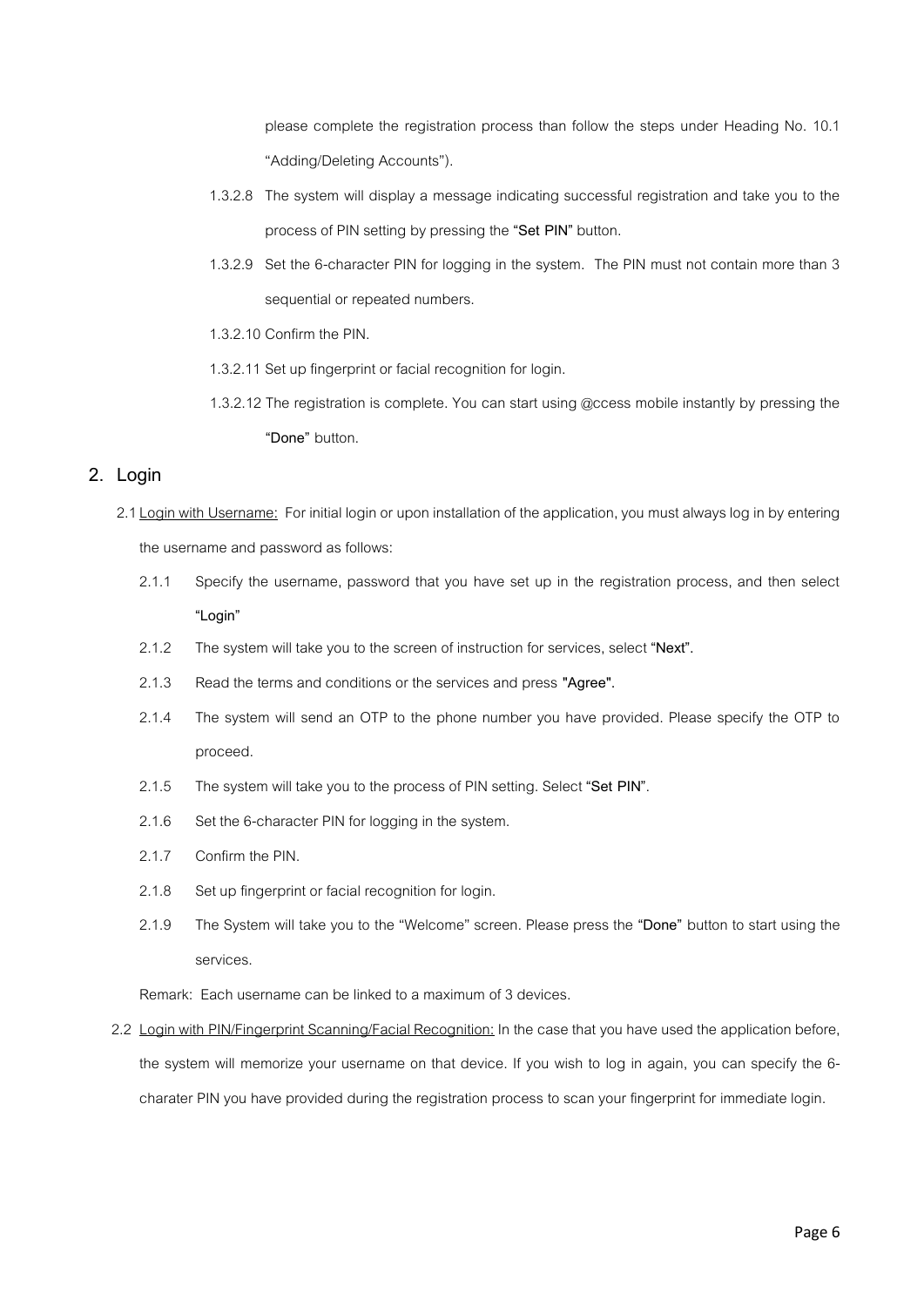- 2.3 Login with Other Usernames: In the case that you wish to log in via other existing usernames that are memorized by the device, you can proceed as follows:
	- 2.3.1 Select the **"Not You"** button on the login screen.
	- 2.3.2 The system will display the confirmation message. Press **"OK"**
	- 2.3.3 The system will send an OTP to the phone number you have provided. Please specify the OTP to proceed.



2.3.4 The system will display the result of deleting device, select **"OK"** to end the process, and then the system will take you back to the main screen. You can log in with the desired username instantly.

# **3. Investment Information of Mutual Fund**

- 3.1 **Viewing Investment Portfolio**
	- 3.1.1 From the "Overview" screen you can select **"All Fund Accounts**" or select the "Personal Account" button. (The  $2^{nd}$  tab at bottom).
	- 3.1.2 The system will display the investment portfolio of every unitholder number which you have linked under this username. If you want to look into details of the invested fund, you can press on the desired unitholder number.
	- 3.1.3 The system will display the investment portfolio of the unitholder number you have selected comprising fund name, investment value, and profit/loss of each fund.

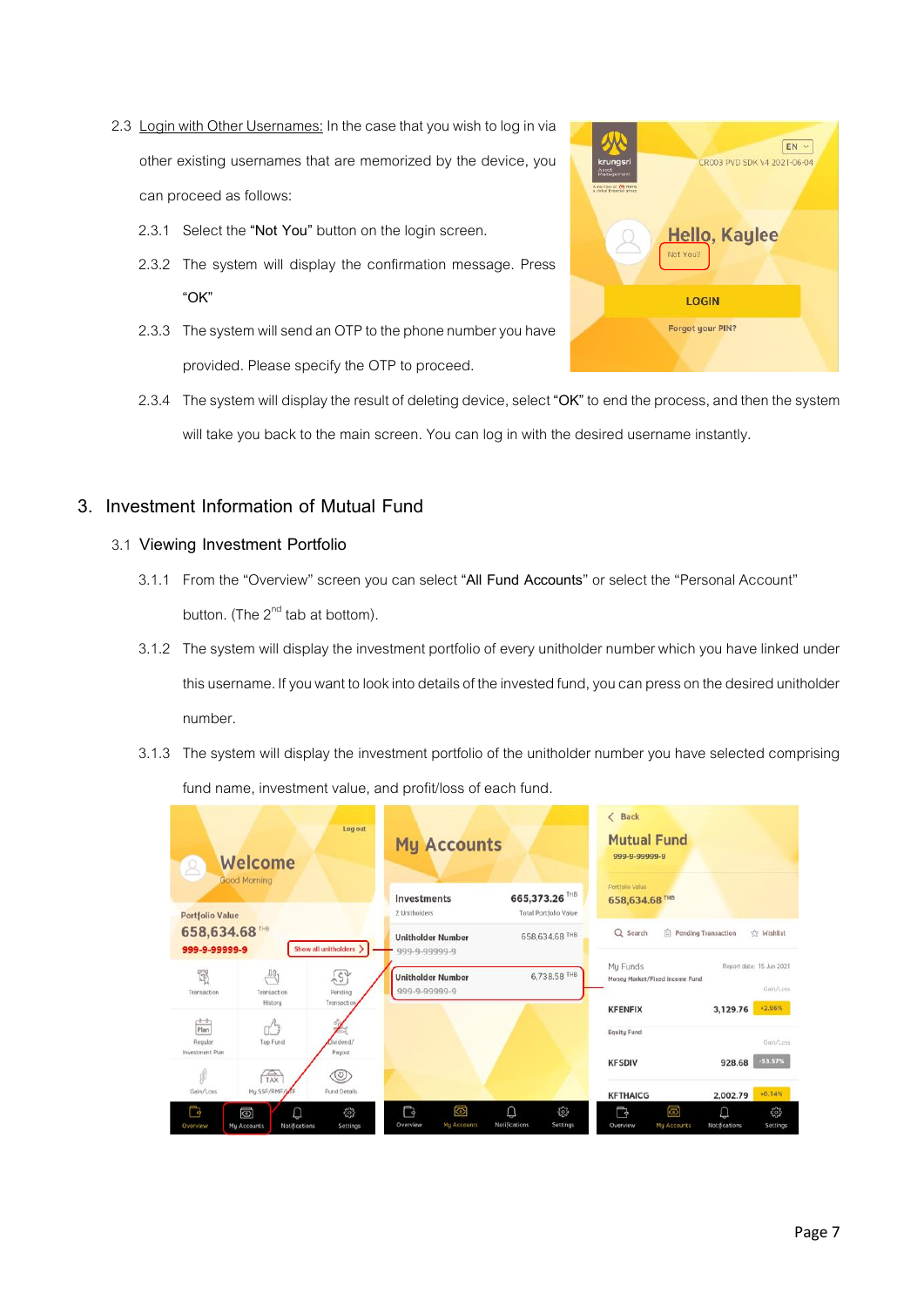### 3.2 **Making Transaction**

- 3.2.1 Fund Subscription
	- 3.2.1.1 From the main screen, select the **"Transaction"** button.
	- 3.2.1.2 If you have linked to multiple unitholder numbers, the system will display the page of "MyAccount" for you to select the unitholder number that you want to make transaction.
	- 3.2.1.3 The system will take you to the page of the investment portfolio of that unitholder number.



- 3.2.1.4 Select the fund for which you want to make transaction. You can either select from the investment portfolio page or select the **"Search"**  button to search from the fund name.
- 3.2.1.5 The system will display details of the fund you have selected. You can study the fund information, investment objective, historical performance, prospectus, etc., from this screen.
- 3.2.1.6 Press the **"Subscribe"** menu to make the transaction.
- 3.2.1.7 If the information of your Risk Profile Assessment Questionnaire is expired, the system will display the warning. You have to update the information, otherwise you cannot make the transaction.
- 3.2.1.8 Read the warning for making transaction and press the **"Agree"** button.
- 3.2.1.9 The system will display the screen about acceptance of investment risks (if any). Select to acknowledging all items, and then press the **"Agree"** button.
- 3.2.1.10 Select the channel for paying the subscription proceeds as desired.
	- 3.2.1.10.1 Paying via the deposit/credit card account you have linked with the system:
		- Select the desired deposit/credit card account then press the **"Next"** button.
		- Specify the amount then press the **"Next"** button.
		- On this screen, you can select the date of transaction or add a description for making transaction or adding a description for the transaction. If you want to schedule a transaction in advance, select the **"Schedule"** button, then under the heading of "Scheduled Transaction" select **"Single"** together with specifying the date on which you want to make the transaction, and then press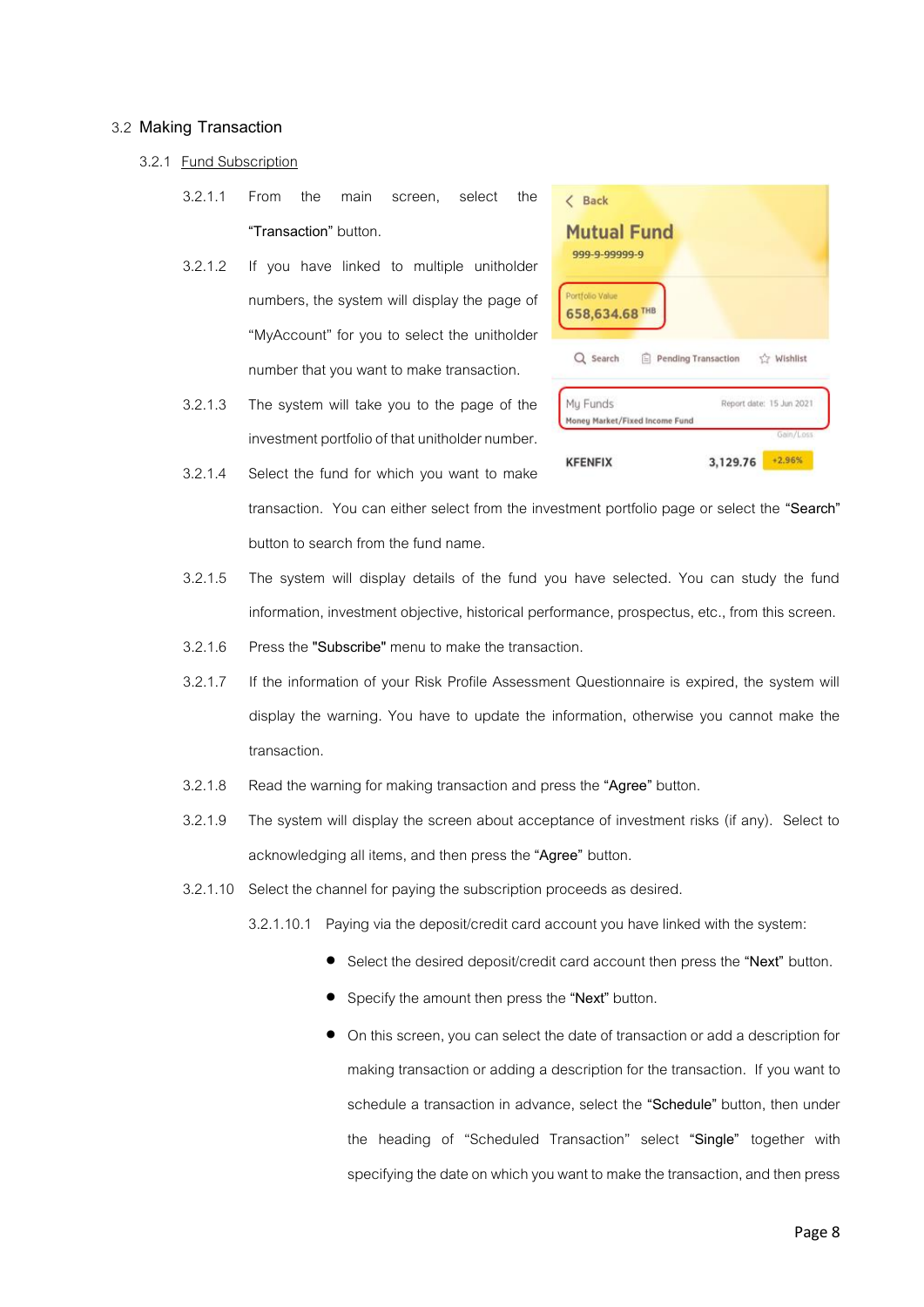the **"Save"** button. The system will take you back to the main screen. Press the **"Next"** button.

- The system will display the screen for confirming the transaction. Please check the information again and press the **"Confirm"** button.
- The transaction is successfully made. The system will automatically save the confirmation note in the photo library of the phone. You can press **"Save"** to save the confirmation note again or press **"Share"** to forward the confirmation note via various channels such as email, etc.
- Select **"Done"** to end the process. The system will take you back to the main screen.
- 3.2.1.10.2 Paying via QR code:
	- Select the menu of **"QR Payment"**
	- The system will display the warning and conditions for using QR Payment. select **"Agree"**.
	- Specify the amount and then press the **"Next"** button.
	- On this screen, you can add a description for making transaction and then press the "Next" button. (Payment via QR code cannot not be used with scheduled and regular savings plan transaction.
	- The system will display the screen for confirming the transaction. Please check the information again and press the **"Confirm"** button.
	- The system will display the confirmation note for accepting the transaction and automatically save the confirmation note in the photo library of the phone. You can press **"Save"** to save the confirmation note again or press **"Share"** to forward the confirmation note via various channels such as email, etc. Then, select the **"Get QR"** button.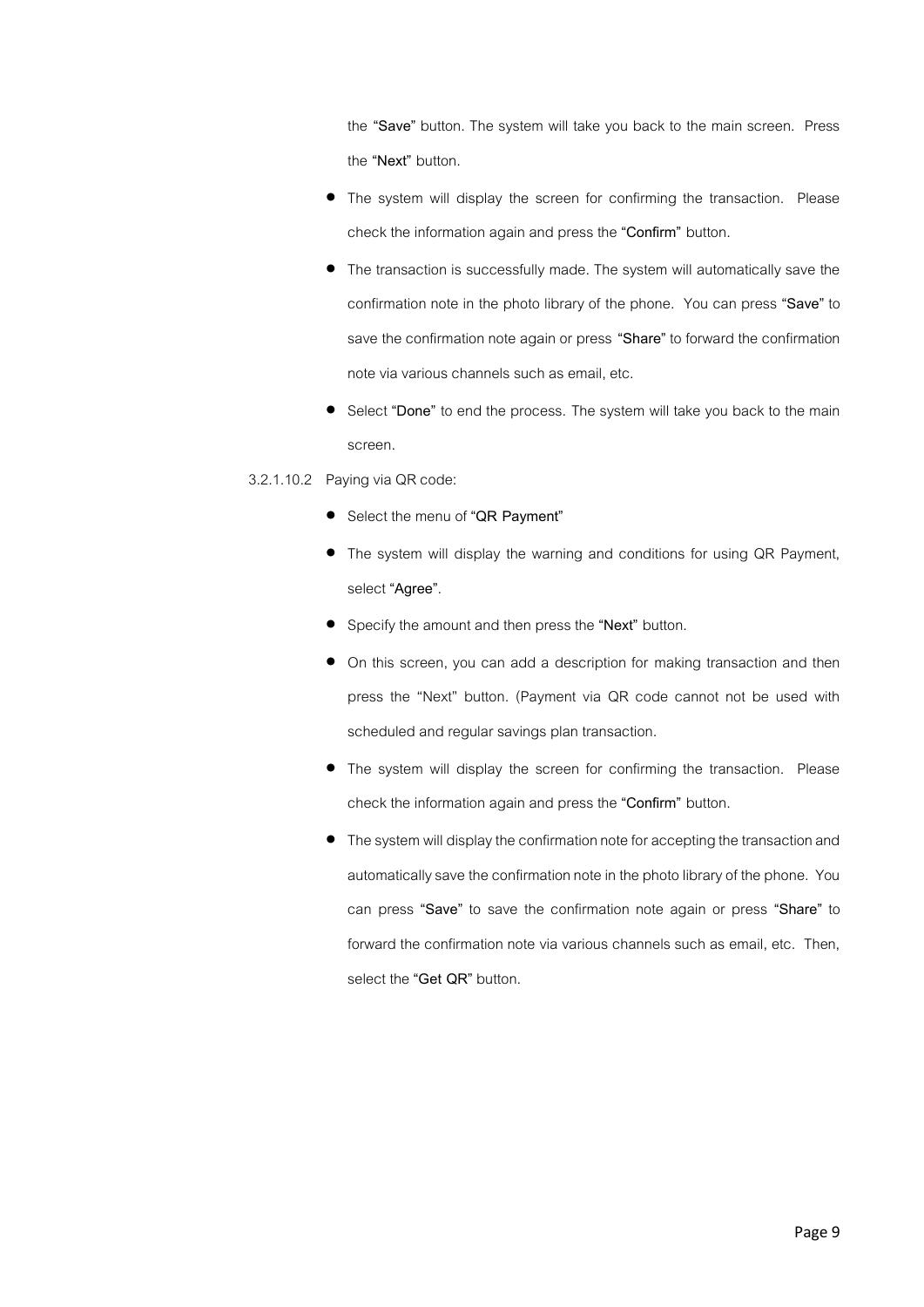The system will display the QR code for you to make payment via the mobile application of any bank within 3 minutes. The system will automatically save the QR code in the photo library of the phone. You can press **"Save QR"** to save the QR code again or press **"Share"** to forward the QR code via various channels such as email, etc. Such transaction will not be effective until the payment is complete.



• You can check the status of the transaction and payment at the menu of "Pending Transaction" (Heading No. 3.4)

### 3.2.2 Fund Redemption

- 3.2.2.1 From the main screen, select the **"Transaction"** button.
- 3.2.2.2 If you have linked to multiple unitholder numbers, the system will display the page of "My Accounts" for you to select the unitholder number that you want to make transaction.
- 3.2.2.3 The system will take you to the page of the investment portfolio of that unitholder number.
- 3.2.2.4 Select the fund for which you want to make the redemption transaction form the investment portfolio page.
- 3.2.2.5 The system will display the information of the fund you have selected. Press the "Redeem" button to make the transaction.
- 3.2.2.6 If the information of your Risk Profile Assessment Questionnaire is expired, the system will display the warning. You have to update the information, otherwise you cannot make the transaction.
- 3.2.2.7 Read the warning for making transaction and press the **"Agree"** button.
- 3.2.2.8 Select the account for receiving the redemption proceeds (In the case that you have not linked the account for receiving the redemption proceeds, you cannot make the transaction).
- 3.2.2.9 Specify the method for redeeming the investment units.
- 3.2.2.10 Specify the amount/number of units.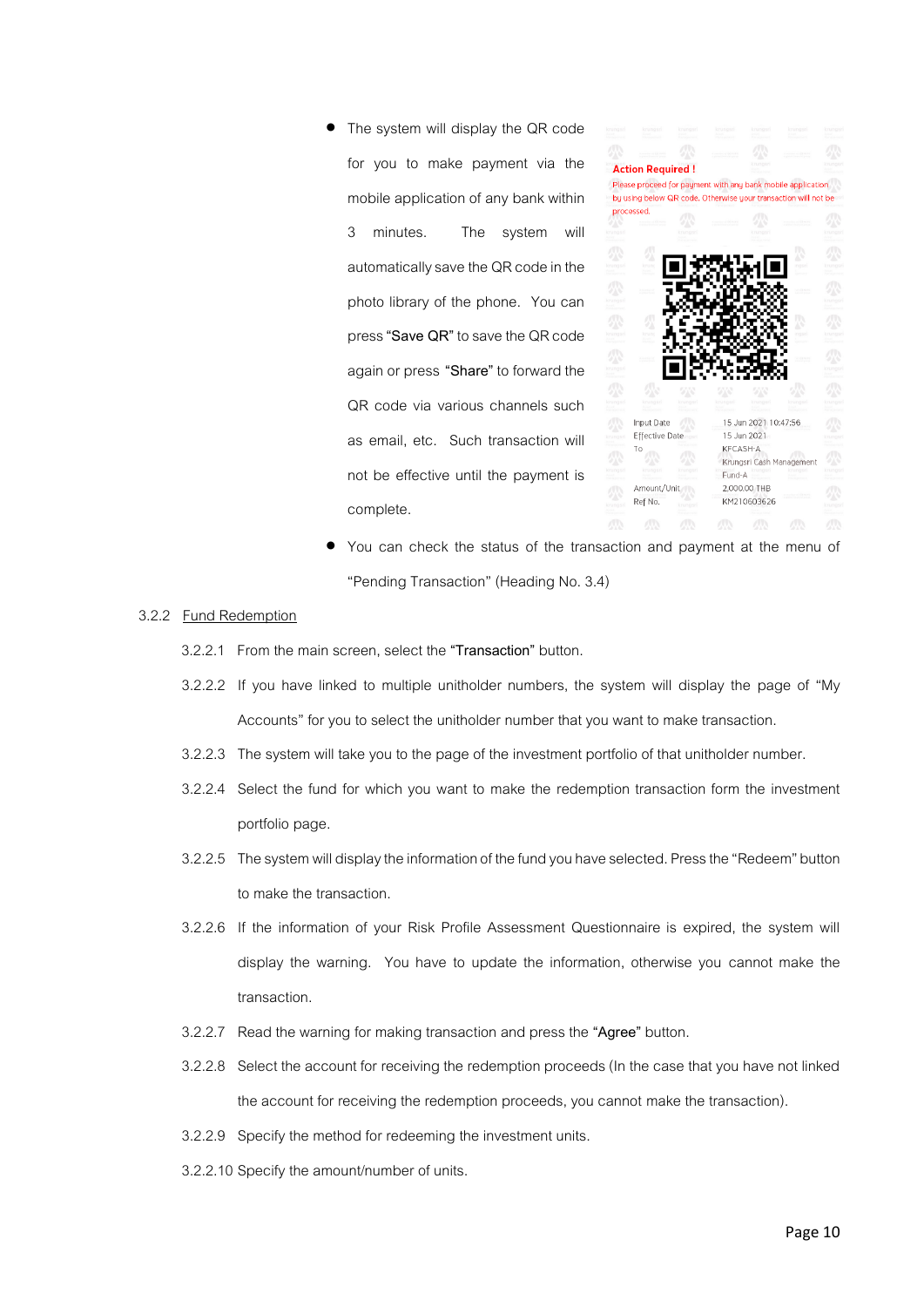- 3.2.2.11 On this screen, you can select the date of transaction or add a description for making transaction or adding a description for the transaction. If you want to schedule a transaction in advance, select the **"Schedule"** button, then under the heading of "Scheduled Transaction" select **"Single"**  together with specifying the date on which you want to make the transaction, and then press the **"Save"** button. The system will take you back to the main screen. Press the **"Next"** button.
- 3.2.2.12 The system will display the screen for confirming the transaction. Please check the information again and press the **"Confirm"** button.
- 3.2.2.13 The transaction is successfully made. The system will automatically save the confirmation note in the photo library of the phone. You can press **"Save"** to save the confirmation note again or press **"Share"** to forward the confirmation note via various channels such as email, etc.
- 3.2.2.14 Select **"Done"** to end the process.The system will take you back to the main screen.

## 3.2.3 Fund Switching

- 3.2.3.1 From the main screen, select the **"Transaction"** button.
- 3.2.3.2 If you have linked to multiple unitholder numbers, the system will display the page of "My Accounts" for you to select the unitholder number that you want to make transaction.
- 3.2.3.3 The system will take you to the page of the investment portfolio of that unitholder number.
- 3.2.3.4 Select the source fund for which you want to make the switching transaction form the investment portfolio page.
- 3.2.3.5 The system will display the information of the fund you have selected. Press the "Switch" button to make the transaction.
- 3.2.3.6 If the information of your Risk Profile Assessment Questionnaire is expired, the system will display the warning. You have to update the information, otherwise you cannot make the transaction.
- 3.2.3.7 Read the warning for making transaction and press the **"Agree"** button.
- 3.2.3.8 Select the destination fund.
- 3.2.3.9 Specify the method for switching the investment units.
- 3.2.3.10 Specify the amount/number of units.
- 3.2.3.11 On this screen, you can select the date of transaction or add a description for making transaction or adding a description for the transaction. If you want to schedule a transaction in advance, select the **"Schedule"** button, then under the heading of "Scheduled Transaction" select **"Single"**  together with specifying the date on which you want to make the transaction, and then press the **"Save"** button. The system will take you back to the main screen. Press the **"Next"** button.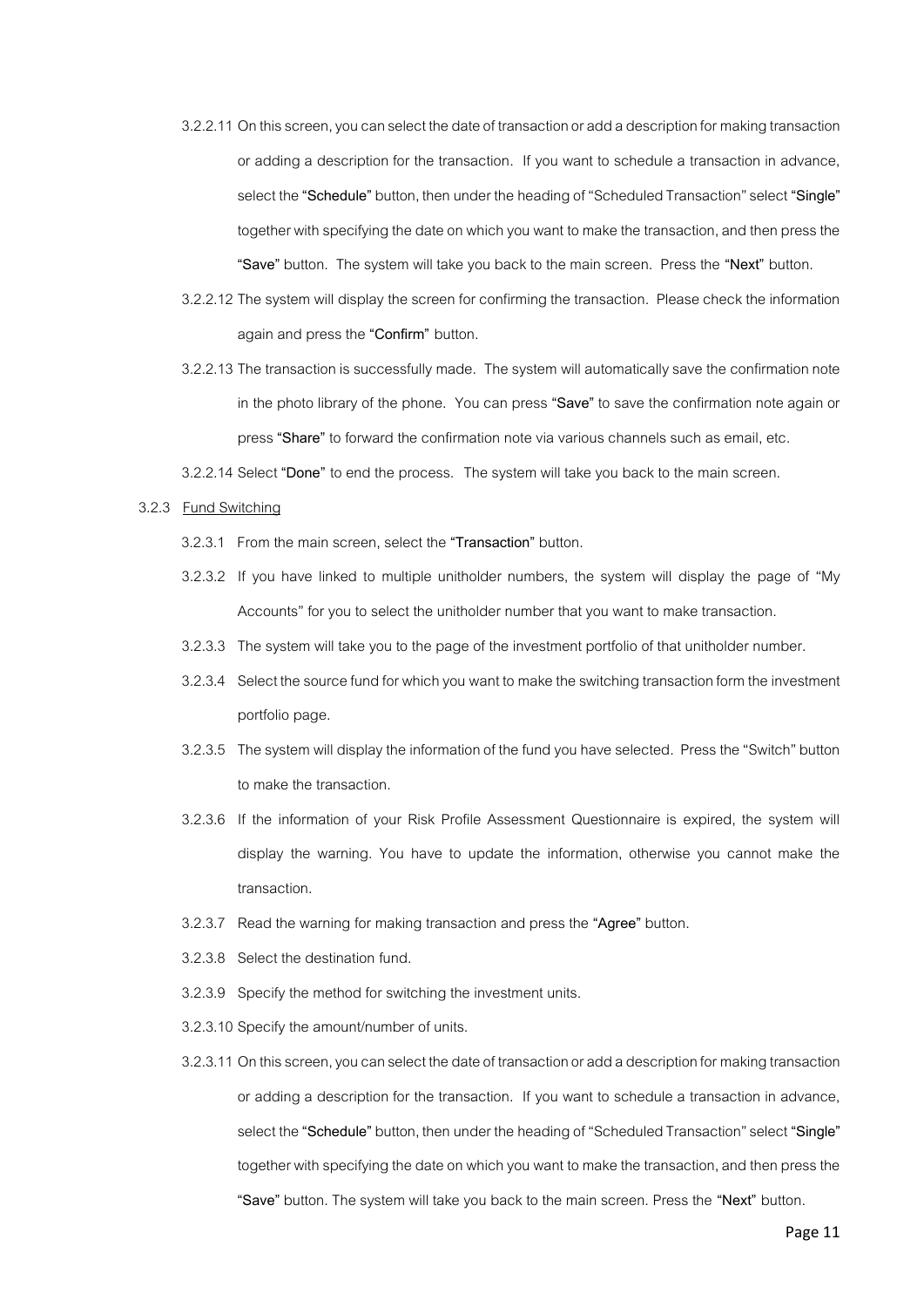- 3.2.3.12 The system will display the screen for confirming the transaction. Please check the information again and press the **"Confirm"** button.
- 3.2.3.13 The transaction is successfully made. The system will automatically save the confirmation note in the photo library of the phone. You can press **"Save"** to save the confirmation note again or press **"Share"** to forward the confirmation note via various channels such as email, etc.

3.2.3.14 Select **"Done"** to end the process.The system will take you back to the main screen.

### 3.2.4 Regular Savings Plan

- 3.2.4.1 From the main screen, select the **"Regular Investment Plan"** button.
- 3.2.4.2 If you have linked to multiple unitholder numbers, the system will display the page of "My Accounts" for you to select the unitholder number that you want to make transaction.
- 3.2.4.3 The system will take you to the page of the investment portfolio of that unitholder number.
- 3.2.4.4 Make the subscription/redemption/switching transaction as per normal procedures until the process of specifying the amount/number of units for the transaction you want to make.
- 3.2.4.5 After specifying the amount/number of units for the transaction you want to make, the system will take you to the screen of transaction date setting. You set select the date of transaction by selecting the **"Schedule"** button, then under the heading of "Regular Savings Plan" you can select the frequency of the regular transaction such as weekly or monthly, etc. Then specify the beginning and ending date, followed by pressing the **"Save"** button. The system will take you back to the main screen. On this screen you can add the description of the transaction as well. After saving the information, press the **"Next"** button.
- 3.2.4.6 The system will display the screen for confirming the transaction. Please check the information again and press the **"Confirm"** button.
- 3.2.4.7 The transaction is successfully made. The system will automatically save the confirmation note in the photo library of the phone. You can press **"Save"** to save the confirmation note again or press **"Share"** to forward the confirmation note via various channels such as email, etc.
- 3.2.4.8 Select **"Done"** to end the process. The system will take you back to the main screen.

### 3.3 **Transaction History**

- 3.3.1 From the main screen, select the **"Transaction History"** button.
- 3.3.2 If you have linked to multiple unitholder numbers, the system will display the page of total investment portfolio for you to select the unitholder number as desired.
- 3.3.3 The system will take you to the page of the investment portfolio of that unitholder number.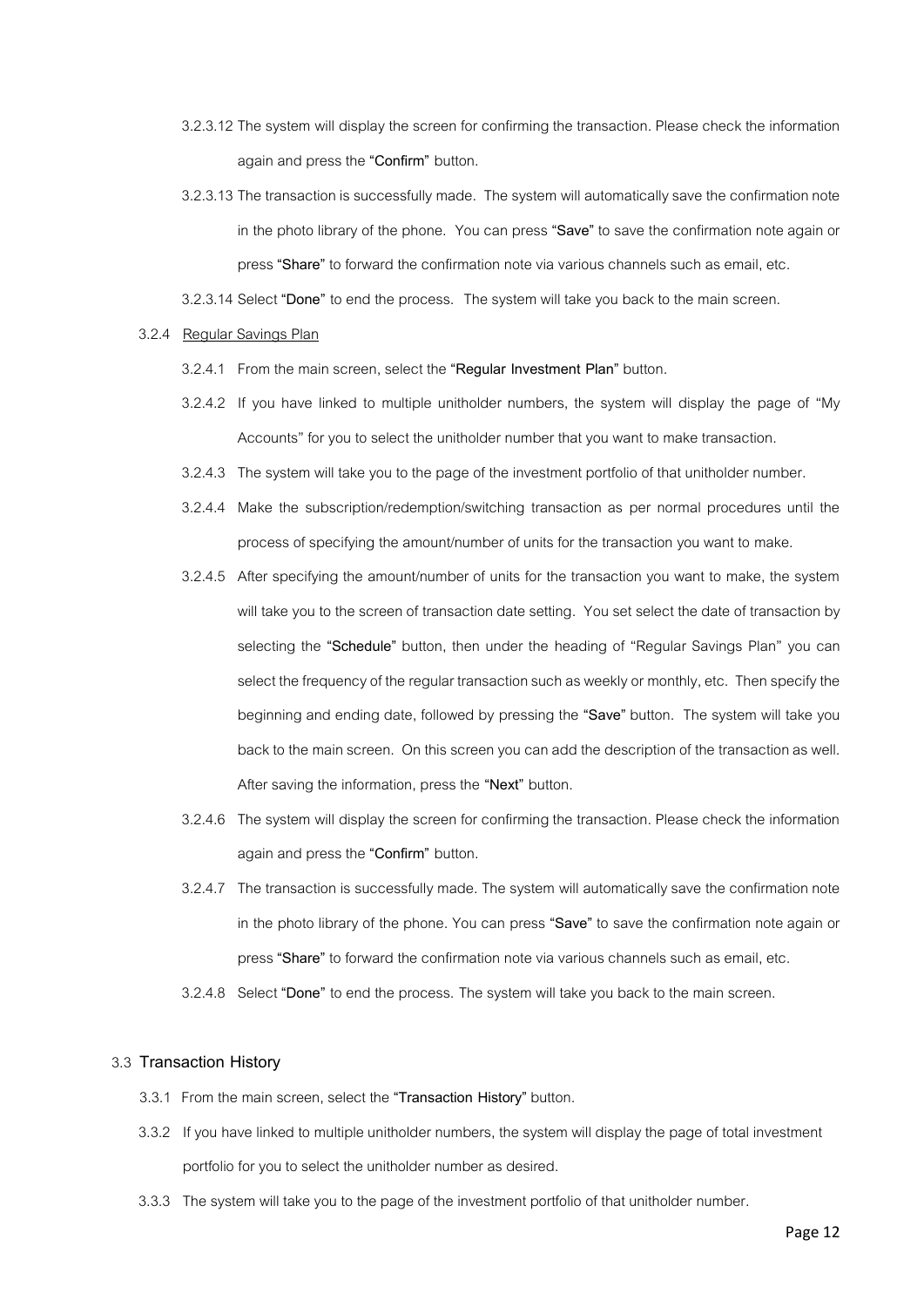- 3.3.4 Select the fund you want to view the historical transactions.
- 3.3.5 The system will display the historical transaction of the past one month. You can view the historical transactions of other period by selecting **"Period"**. The historical data that can be retrieved for each period will not ne longer than 6 months.

#### 3.4 **Pending Transaction**

If you want to retrieve information of the transactions you have made today or the pending scheduled transactions including the cancellation of pending transactions, you can proceed as follows:

- 3.4.1 From the main screen, select the **"Pending Transaction"** button.
- 3.4.2 If you have linked to multiple unitholder numbers, the system will display the page of total investment portfolio for you to select the unitholder number you want to retrieve information.
- 3.4.3 The system will display the transactions of the selected unitholder number. You can select each transaction for viewing additional details or cancelling such transaction.
- 3.4.4 In case of fund subscription and QR payment, the system will display the status of the transaction such as pending payment, failed payment, and complete payment. The pending payment status will be displayed with a yellow "Pending" icon whereas the failed payment status will be displayed with a red "Failed" icon.
- 3.4.5 If you want to cancel a transaction, select the **"v"** symbol under the transaction you want to cancel,and then select the **"Cancel"** button. (The "Cancel" button will appear only for the transactions before the cut-off time of the fund and the payment is made by debiting money from deposit/credit card account. Therefore, the transaction that has passed the cut-off time of the fund or is made via QR payment cannot be cancelled.)
- 3.4.6 The system will display the screen for confirming the transaction. Please check the information again and press the **"Confirm"** button to cancel the transaction.
- 3.4.7 The system will display the result of successful cancellation of transaction, select the **"Done**" button" to end the process. The system will take you back to the page of "Pending Transactions".

### 3.5 **Dividend/ Payout**

- 3.5.1 From the main screen select the **"Dividend/Payout"** button.
- 3.5.2 If you have linked to multiple unitholder numbers, the system will display the page of total investment portfolio for you to select the unitholder number you want to retrieve information.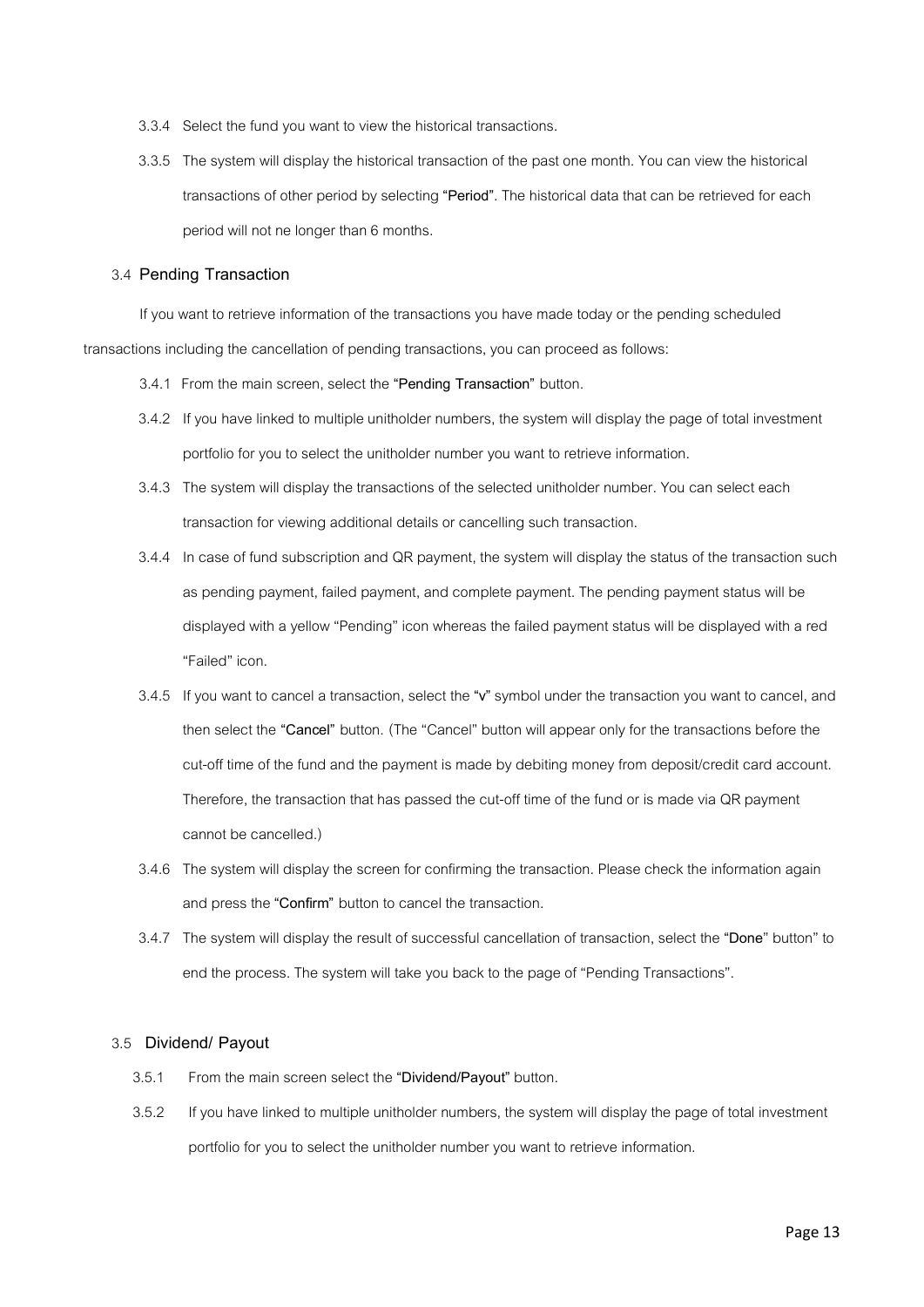3.5.3 The system will display the total dividends you have received from each fund. You can select at the fund name to view the details of dividends/auto redemption proceeds on an annual basis. You can select **"Period"** to specify the calendar year you want to view the information.

#### 3.6 **Gain/Loss Summary**

- 3.6.1 From the main screen select the **"Gain/Loss"** button.
- 3.6.2 The system will display the information of profit/loss of each unitholder. You can select the desired unitholder number of view the details of profit/loss of each fund under that unitholder number.

#### 3.7 **Investment in SSF/LTF/RMF**

- 3.7.1 From the main screen select the **"My SSF/LTF/RMF"** button.
- 3.7.2 The system will display information of investment in SSF/LTF/RMF of each unitholder, comprising the following details:
	- 3.7.2.1 **Summary of SSF and SSFX subscription:** On the main page, the system will display the information of total investment amount of SSF and SSFX of the current year. If you want to view the historical data of other years, you can press the (i) symbol at the back, and the system will take you to the page of summary of SSF annual purchase. You can select **"Period"** to specify the calendar year you want to view the historical information.
	- 3.7.2.2 **Summary of RMF subscription:** On the main page, the system will display the information of total investment of RMF of the current year. If you want to view the historical data of other years, you can press the (i) symbol at the back, and the system will take you to the page of summary of SSF annual purchase. You can select **"Period"** to specify the calendar year you want to view the historical information.
	- 3.7.2.3 **Summary of LTF subscription:** You can retrieve the historical information of investment by pressing the (i) symbol at the back, and the system will take you to the page of summary of LTF annual purchase. You can select **"Period"** to specify the calendar year you want to view the information. In this respect, the system will not display the investment amount in the LTFs that are invested after 2019.
	- 3.7.2.4 **LTF Redeemable Units** On the main page, the system will display the number of LTF units that meet the investment conditions. If you want to view the details, you can press the (i) symbol at the back, and the system will display the information of LTF units meeting investment conditions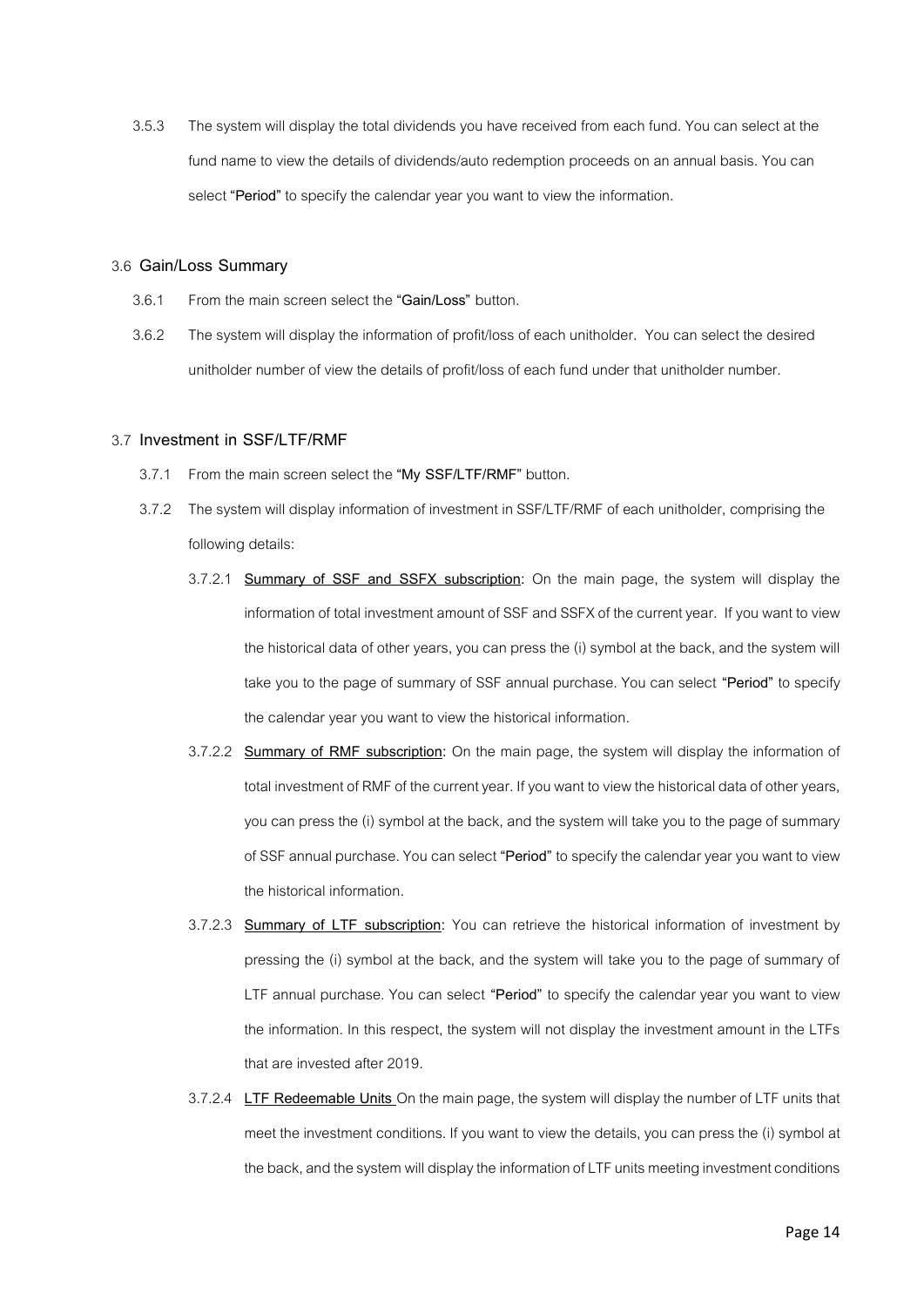by the calendar year of purchase. In this respect, the system will not display the investment amount in the LTFs that are invested after 2019.

- 3.7.2.5 **Investment certificate for the Latest Year** You can select the yellow arrow button after the word "Download" and the system will display the message boxes for you to select whether you want to receive the statement of SSF, LTF or RMF.
- 3.7.2.6 Redemption certificate for the Latest Year You can select the yellow arrow button after the word "Download" and the system will display the message boxes for you to select whether you want to receive the statement of SSF, LTF or RMF.

### 3.8 **Settings**

- 3.8.1 Adding/Removing Account
	- 3.8.1.1 Adding Account
		- 3.8.1.1.1 Go to the "Settings" menu. (The 4<sup>th</sup> tab at bottom).
		- 3.8.1.1.2 Select **"Add/Remove Unitholder".**
		- 3.8.1.1.3 Select **"+"** on the top right.
		- 3.8.1.1.4 The system will display the list of unitholder numbers under the same Citizen ID number that have not yet linked to the username for you to add. You can select only one unitholder number each time. Then press **"Confirm".** (In the case that you have not verified your identity with the Citizen ID Card number, the system will not display your other unitholder numbers. Therefore, you must specify the unitholder number you want to add by yourself at this stage,)
		- 3.8.1.1.5 Specify the PIN you have set to confirm the transaction.
		- 3.8.1.1.6 The system will display **"Done"** to end the process and take you back to the main screen.
	- 3.8.1.2 Removing Unitholder Account

3.8.1.2.1 Go to the "Settings" menu. (The 4<sup>th</sup> tab at bottom).

- 3.8.1.2.2 Select **"Add/Remove Unitholder".**
- 3.8.1.2.3 Select the unitholder number you want to delete from this username. For Android device, press and hold at the unitholder number, for iOS device, press and hold then swipe left.
- 3.8.1.2.4 The system will display the screen automatically, press **"Remove"**.
- 3.8.1.2.5 Confirm to delete the device by selecting **"Confirm"**.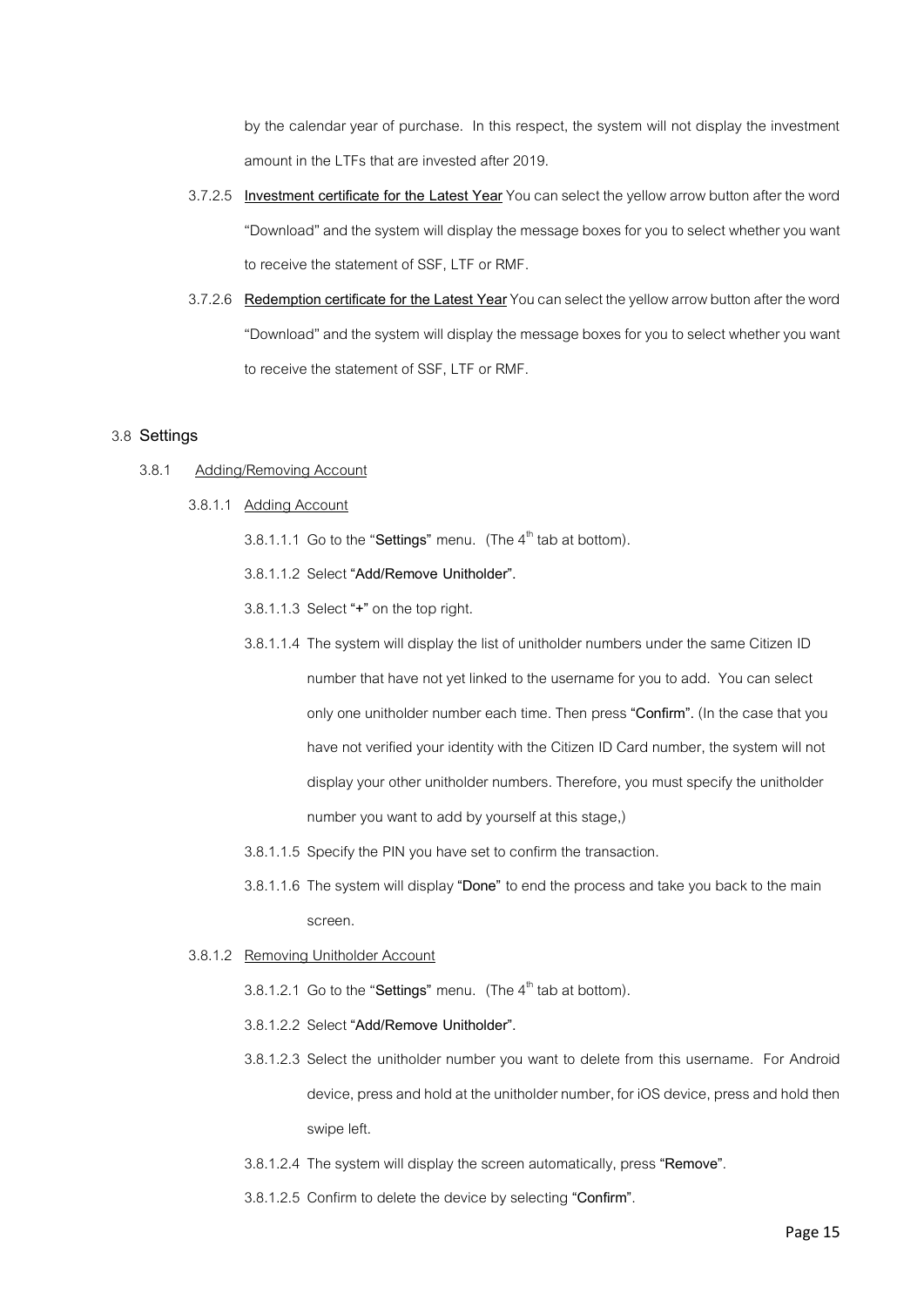3.8.1.2.6 The system will display the result of account deletion, select **"Done"** to end the process and the system will take you back to the main screen.

- 3.8.2 Setting Main Account: If you want to change your main account that shows up information on the first page, you can proceed as follows:
	- 3.8.2.1 Go to the "**Settings"** menu.(The 4 th tab at bottom).
	- 3.8.2.2 Select **"Add/Remove Unitholder".**
	- 3.8.2.3 Select the unitholder number you want to set as the main account. For Android



device, press and hold at the unitholder number, for iOS device, press and hold then swipe left.

- 3.8.2.4 The system will display the screen automatically, press **"Set Main Account"**.
- 3.8.2.5 The system will display the unitholder number you have selected, confirm by selecting **"Set Main Account"**.
- 3.8.2.6 The system will take you back to the main screen. It will appear a label of **"Main Account"** under the unitholder number you set as the main account.

#### 3.8.3 Setting/Resetting Account Name

- 3.8.3.1 Go to the "**Settings**" menu. (The 4<sup>th</sup> tab at bottom).
- 3.8.3.2 Select **"Add/Remove Unitholder".**
- 3.8.3.3 Select the unitholder number as desired.
- 3.8.3.4 Specify the name you want to set as the accountname, then select **"Save"**.
- 3.8.3.5 The system will display the result of account name resetting, select **"Done"** to end the process. The system will take you back to the main screen.

#### 3.8.4 Changing Personal Data/Background Image

- 3.8.4.1 Go to the "**Settings"** menu.(The 4 th tab at bottom).
- 3.8.4.2 Select **"Edit Profile/Wallpaper".** \* \*Remark: Currently the system does not allow users to change their personal data by themselves. You can only change your profile picture and the background image for displaying on the application.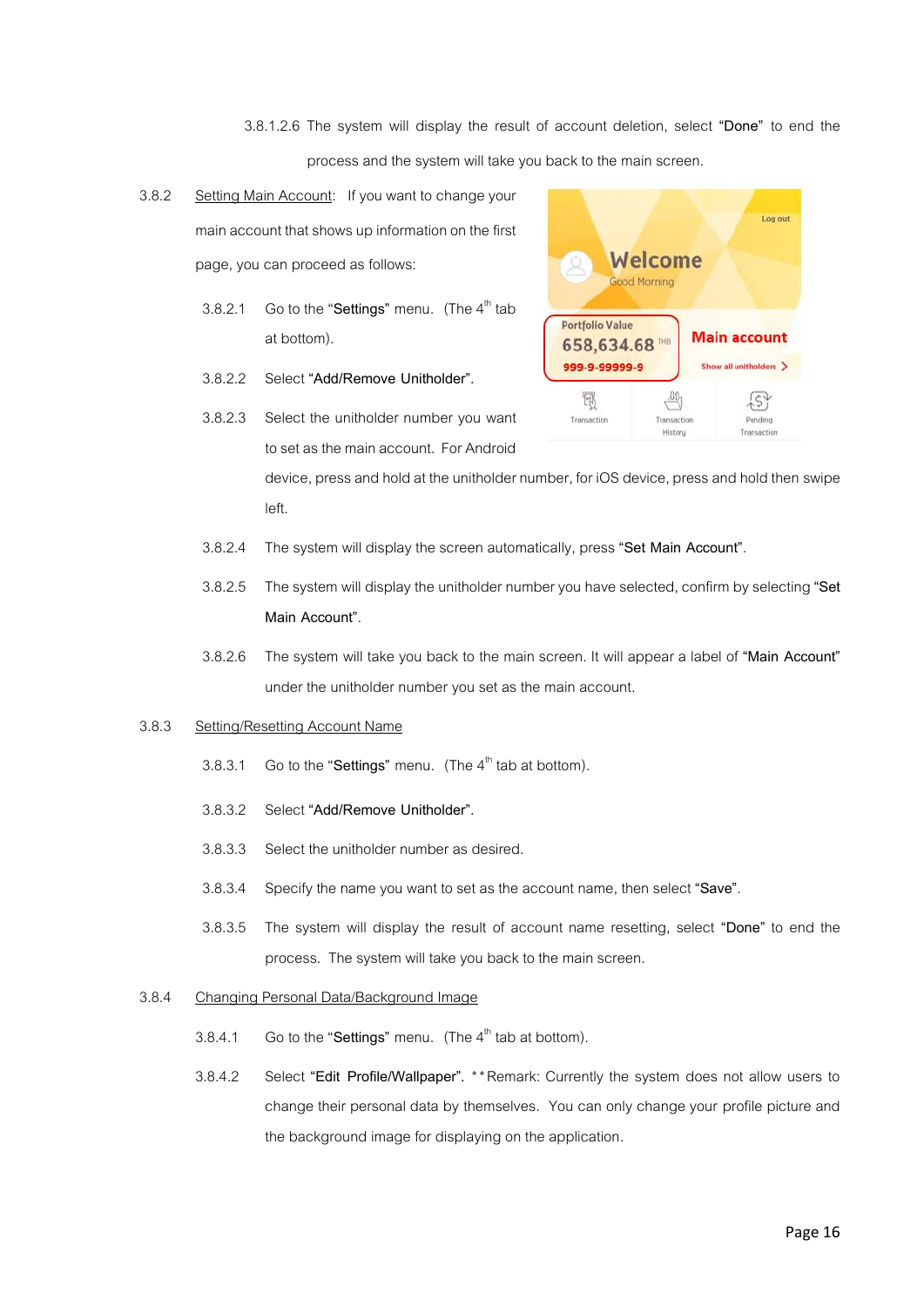- 3.8.5 Risk Profile: You can view the information about your risk acceptance level including upgrading the information under this heading.
	- 3.8.5.1 Go to the "Settings" menu. (The 4<sup>th</sup> tab at bottom).
	- 3.8.5.2 Select the heading of **"Risk Profile".**
	- 3.8.5.3 Select the unitholder number you want to retrieve/update information, then **select "Confirm".**
	- 3.8.5.4 The system will display the historical information about your risk profile assessment. You can select **"Update Risk Assessment Profile"** and the system will take to the page of risk profile assessment questionnaire**.**
- 3.8.6 Bank Account/Credit Card: You can view the information of the bank account/credit card that have been linked for the purpose of paying subscription proceeds and receiving redemption proceeds/dividends as follows:
	- 3.8.6.1 Go to the "**Settings**" menu. (The 4<sup>th</sup> tab at bottom).
	- 3.8.6.2 Select the heading of **"Bank Account/ Credit Card**".
	- 3.8.6.3 Select the unitholder number you want to retrieve information.
	- 3.8.6.4 Select the type of account you want to view information.

3.8.6.4.1 Subscription account:

- Viewing Information: The system will display the information of the account for paying the subscription proceeds that you have linked to this unitholder number.
- Adding Account: If you want to add an account you can select the **"+"** button. The system will display the accounts that have been linked to other unitholder numbers under the same Citizen ID Card number for you to select. (Adding account via this channel cannot accommodate customers who register with Passport and is not applicable to certain types of unitholder number.)
- Adding Credit Card to redeem point: You can study how to apply for point redemption and proceed further at this link: [https://www.krungsriasset.com/EN/PDF/Redeem\\_Point-to](https://www.krungsriasset.com/EN/PDF/Redeem_Point-to-invest_mobile_EN.aspx)[invest\\_mobile\\_EN.aspx](https://www.krungsriasset.com/EN/PDF/Redeem_Point-to-invest_mobile_EN.aspx)
- Adding Account from Application for Online Direct Debit Service: Currently, the system can accept the application for direct debit with Bank of Ayudhya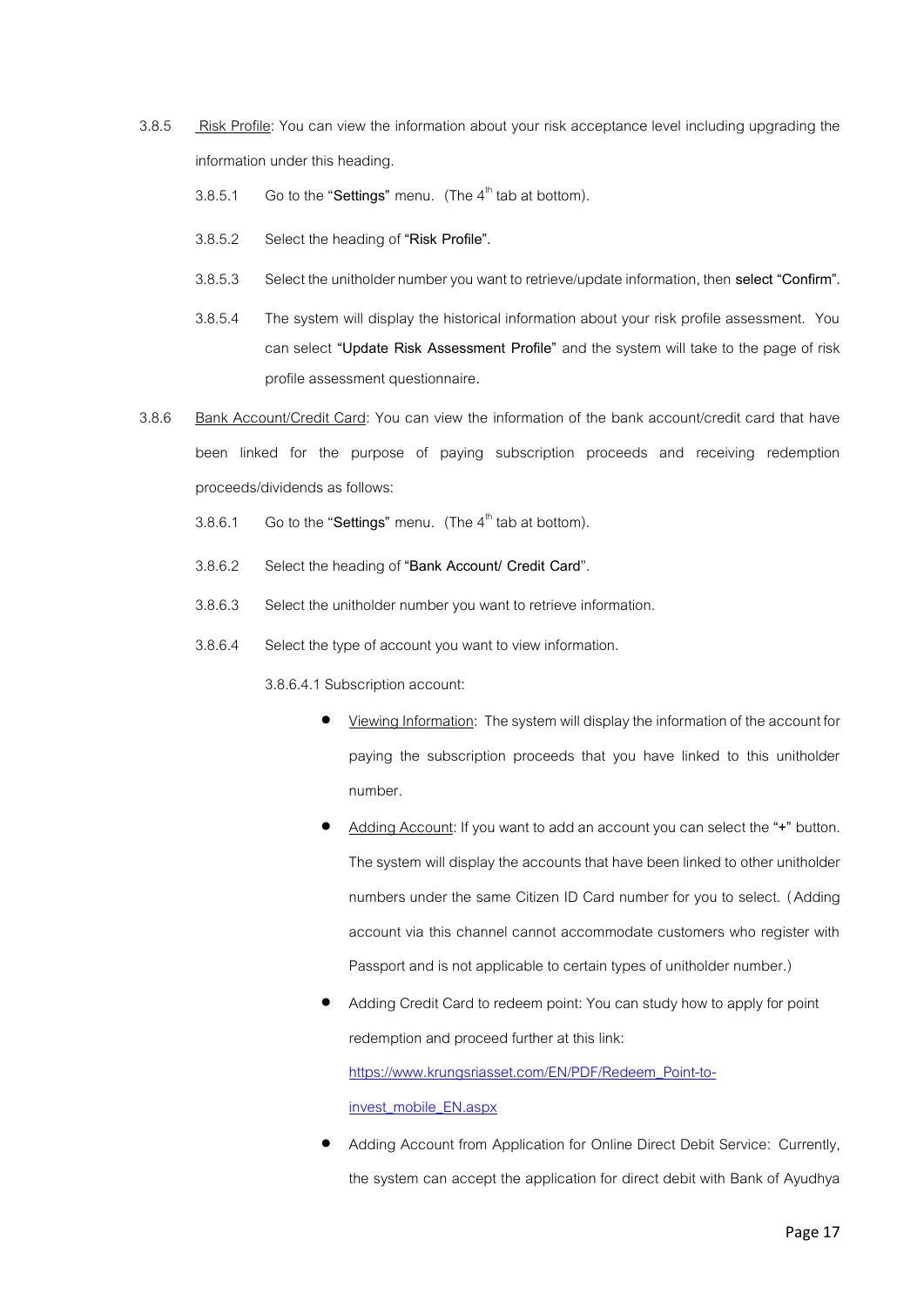and Kasikornbank. To proceed with the service application, you can study more details at this link: [https://www.krungsriasset.com/EN/Fund-](https://www.krungsriasset.com/EN/Fund-Transaction/Account-Opening.aspx)[Transaction/Account-Opening.aspx](https://www.krungsriasset.com/EN/Fund-Transaction/Account-Opening.aspx) (Adding the account via this platform is not compatible with some types of unitholder number.)

- Removing Account: If you want to delete an account, you can select the "Remove" button to delete such account from the unitholder number. The specified account can be deleted provided that it does not have any outstanding transactions.
- 3.8.6.4.2 Redemption account:
	- Viewing Information: The system will display the information of the account for receiving the redemption proceeds and dividends that you have linked to this unitholder number. And if you have specified the main account for receiving the redemption proceeds and dividends, a label of "Main Account" will be displayed under the account number on the screen.
	- Adding Accounts from Other Unitholder Numbers: You can select the **"+"**  button and the system will display the accounts that have been linked to other unitholder numbers under the same Citizen ID Card number for you to select. ( Adding account via this channel cannot accommodate customers who register with Passport and is not applicable to certain types of unitholder number.)
	- Adding New Account: In the case that you want to add a new account that has never linked to any unitholder number, you can select the **"+"** button under the heading of "Adding Account", then the system will display a screen for adding account. You must specify details of the account you want to link such as bank, account number, and take a photo of the passbook according to the specified process. (Adding account via this channel is not applicable to certain types of unitholder number and may be subject to the constraint of accommodating bank accounts). If such unitholder number opened the account with Krungsri Asset Management directly, the system will take you to the screen of main account setting, or if this is the first time of adding account, the system will add it as the main account automatically. Proceed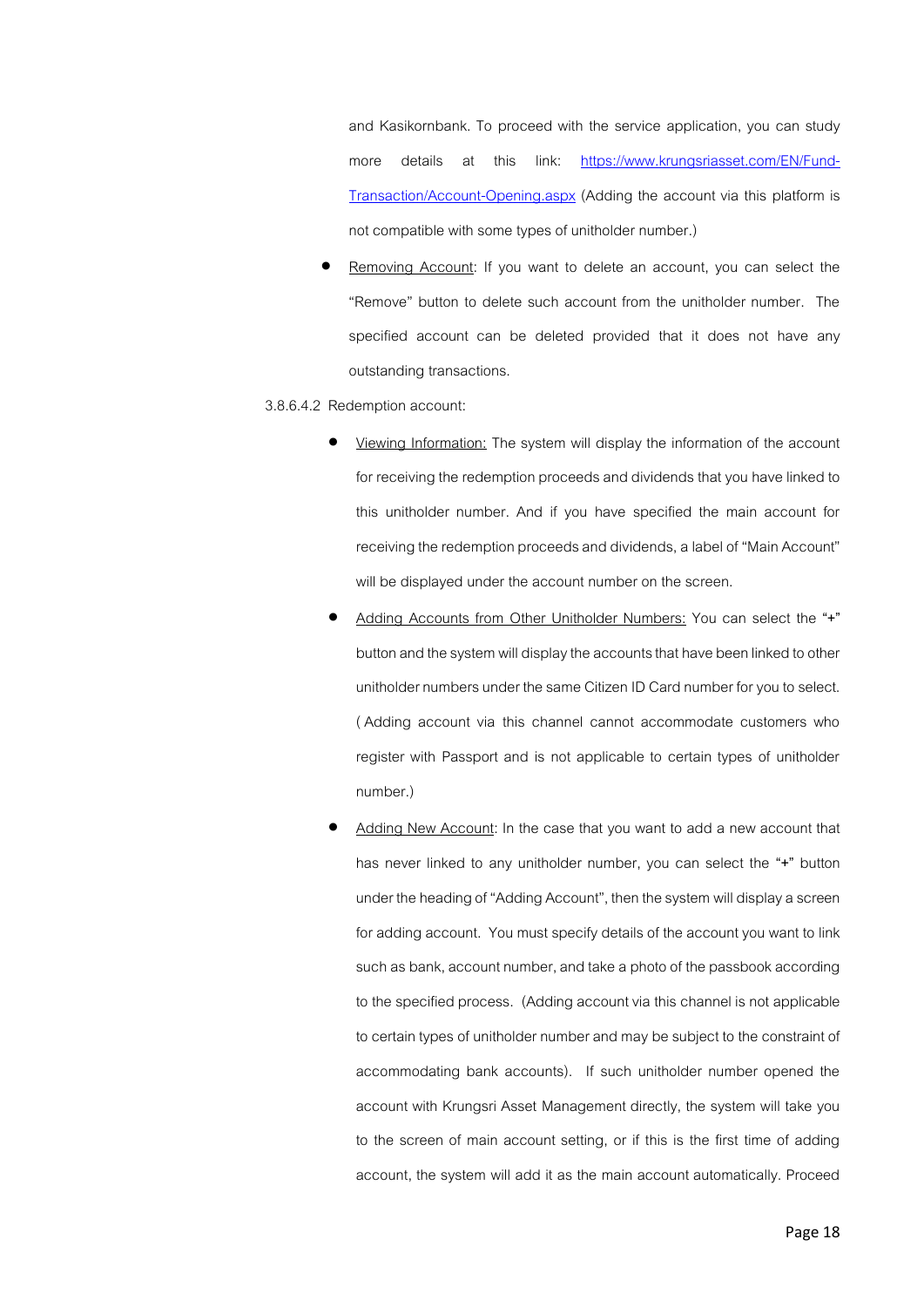by clicking the **"Confirm"** button and specify the **OTP** to confirm the transaction. In this connection, such account will not be effective until approval is granted by the Management Company. You can check the status of the account at the "Transactions" page under the heading of "Pending Transaction".

- **Editing Account**
- $\triangleright$  Main Account Setting: if you want to change the main account, you can select the **"Change"** button, and then select "Set Main". (Change of main account is applicable only to the unitholder numbers that are directly opened with Krungsri Asset Management).
- ➢ Removing Account: if you want to delete the account, you can select the **"Remove"** button to delete such account form the unitholder number. The specified account can be deleted provided that it does not have any outstanding transactions and is not the main account.

#### 3.8.7 Changing PIN:

3.8.7.1 Go to the "Settings" menu. (The  $4<sup>th</sup>$  tab at bottom).

- 3.8.7.2 Select **"Change PIN".**
- 3.8.7.3 Enter current PIN.
- 3.8.7.4 Enter new PIN.
- 3.8.7.5 Confirm new PIN.
- 3.8.7.6 The system will send the OTP to the phone number you have provided, please specify the OTP sent to you to proceed.
- 3.8.7.7 The system will display the result of PIN resetting, select **"Done"** to end the process, then the system will let you exit the system automatically.
- 3.8.7.8 You can use the new PIN or new password to access the system instantly.

#### 3.8.8 Changing Password:

- 3.8.8.1 Go to the "Settings" menu. (The 4<sup>th</sup> tab at bottom).
- 3.8.8.2 Select **"Change Password".**
- 3.8.8.3 Enter current password and new password, the select **"Next"**.
- 3.8.8.4 The system will send the OTP to the phone number you have provided, please specify the OTP sent to you to proceed.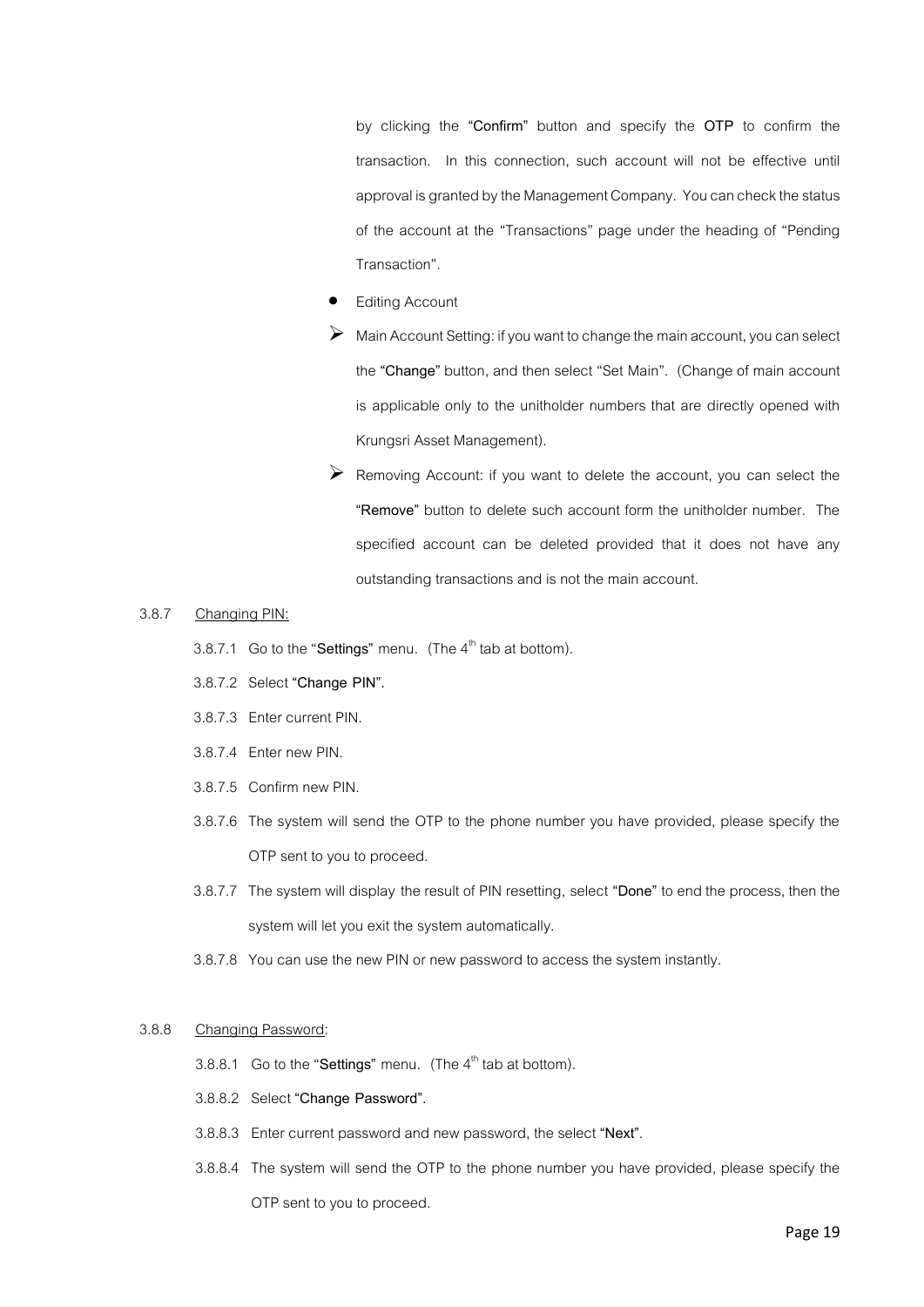- 3.8.8.5 The system will display the result of password resetting, select **"Done"** to end the process, then the system will let you exit the system automatically.
- 3.8.8.6 You can use the new PIN or new password to access the system.
- 3.8.9 Changing Phone Number for Receiving the OTP
	- 3.8.9.1 In the case that the old phone number is available

3.8.9.1.1 Go to the "Settings" menu. (The 4<sup>th</sup> tab at bottom).

- 3.8.9.1.2 Select **"Change Mobile".**
- 3.8.9.1.3 Select "**I have an existing Mobile Number".**
- 3.8.9.1.4 Specify new phone number then select **"Next".**
- 3.8.9.1.5 The system will send the OTP to the old phone number you have provided, please specify the OTP sent to you to proceed.
- 3.8.9.1.6 The system will display the result of phone number change, select **"Done"** to end the process, then the system will take you back to the main screen.
- 3.8.9.2 In the case that the old phone number is not available
	- 3.8.9.2.1 Go to the "Settings" menu. (The 4<sup>th</sup> tab at bottom).
	- 3.8.9.2.2 Select **"Change Mobile".**
	- 3.8.9.2.3 Select "I don't' have an existing Mobile Number**".**
	- 3.8.9.2.4 Specify new phone number then select **"Next".**
	- 3.8.9.2.5 The system will display the reference number and request you to contact the Customer Services Department at 02-657-5757 to change the phone number in the system. \*\*If you do not contact the Customer Services Department, your transaction shall be deemed as incomplete and the Company shall not be able to change the phone number for you.
- 3.8.10 Unlocking OTP/PIN: In the case that you have entered the wrong OTP/PIN more than 3 times consecutively, the system will lock automatically. You can unlock the OTP/PIN on your own by taking the following steps:
	- 3.8.10.1 Go to the "Settings" menu. (The  $4<sup>th</sup>$  tab at bottom).
	- 3.8.10.2 Select the heading of **"Unlock OTP/ PIN"**
	- 3.8.10.3 Specify information to identify your identity then select **"Next"**.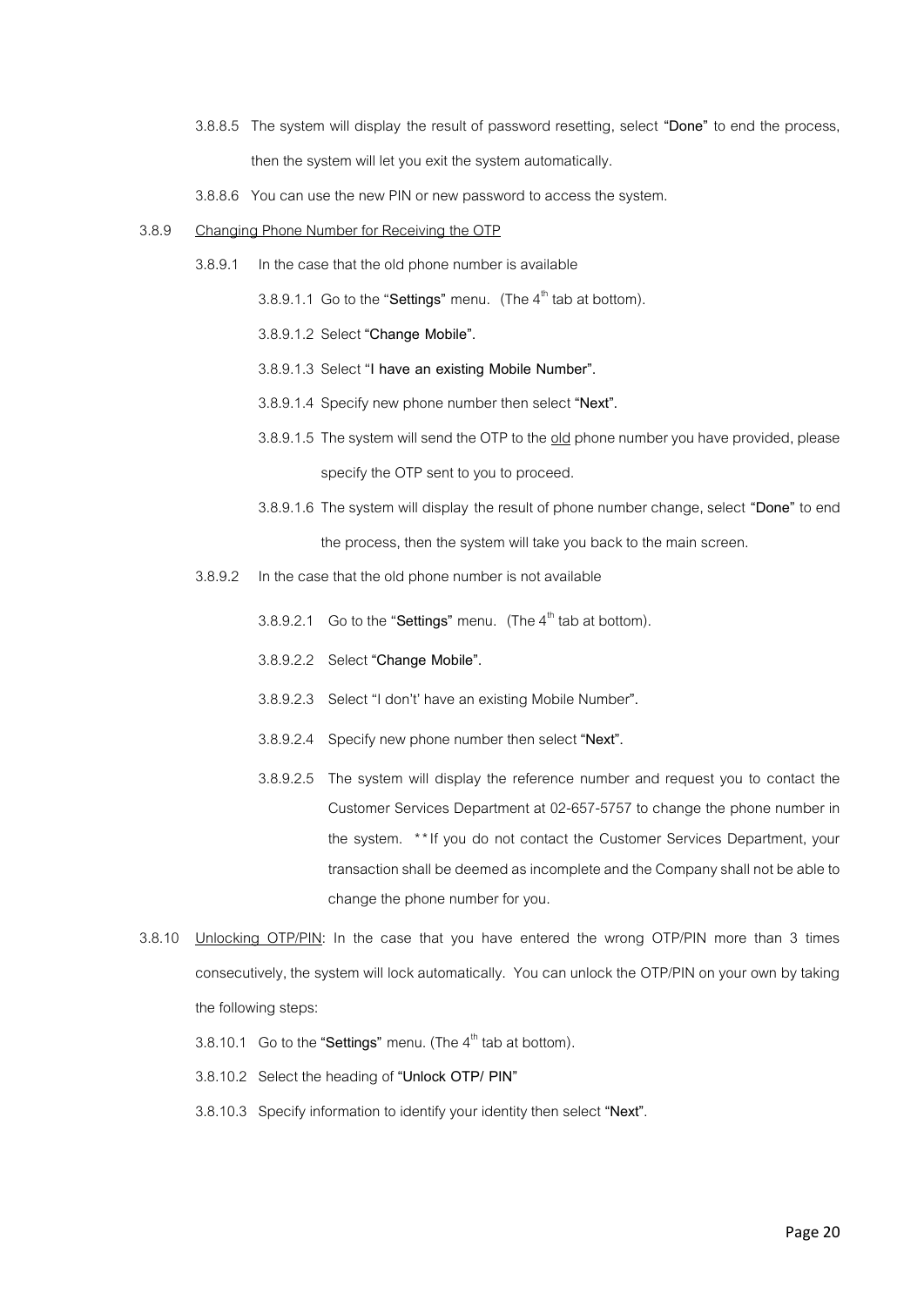- 3.8.10.4 The system will display the message indicating successful unlocking of OTP/PIN, select **"Done"** to end the process, then the system will take you back to the main screen. You can use the OTP/PIN as per normal.
- 3.8.11 Device Management: In the case that you want to cancel linking your username ID with an inactive device, you can proceed as follows:
	- 3.8.11.1 Go to the "Settings" menu. (The  $4<sup>th</sup>$  tab at bottom).
	- 3.8.11.2 Select the heading of **"Manage Devices"**
	- 3.8.11.3 Select the device that you want the delete from this username. For Android device, press and hold at the unitholder number, for iOS device, press and hold then swipe left.
	- 3.8.11.4 The system will display the screen automatically, press **"Remove"**.
	- 3.8.11.5 Confirm to delete the device by selecting **"OK"**.
	- 3.8.11.6 The device you have selected will disappear from the list of devices displayed on the screen. In this respect, if you still access the system by using such device, the system will display the message **"The operating device cannot be found in the system, it may have been deleted."** It you want to access the system by using such device again, you must log in to the system by entering your username and password.
- 3.8.12 Cancelling User: In the case that you want to cancel linking username with an inactive device, you can proceed as follows:
	- 3.8.12.1 Go to the "Settings" menu. (The 4<sup>th</sup> tab at bottom).
	- 3.8.12.2 Select the heading of **"Cancel User"**
	- 3.8.12.3 The system will display the warning on the screen, select **"Confirm"**
	- 3.8.12.4 The system will display the screen automatically to confirm the deletion, select **"Yes"**.
	- 3.8.12.5 The system will send the OTP to the phone number you have provided, please specify the OTP sent to you to proceed.
	- 3.8.12.6 The system will display the result of user account cancellation, select **"Done"** to end the process, then the system will take you back to the main screen.
- 3.9 **Online Mutual Fund Account Opening** You can study the procedures for opening mutual fund account online at<https://www.krungsriasset.com/TH/Fund-Transaction/Online-Fund-Account-Opening.aspx>**.**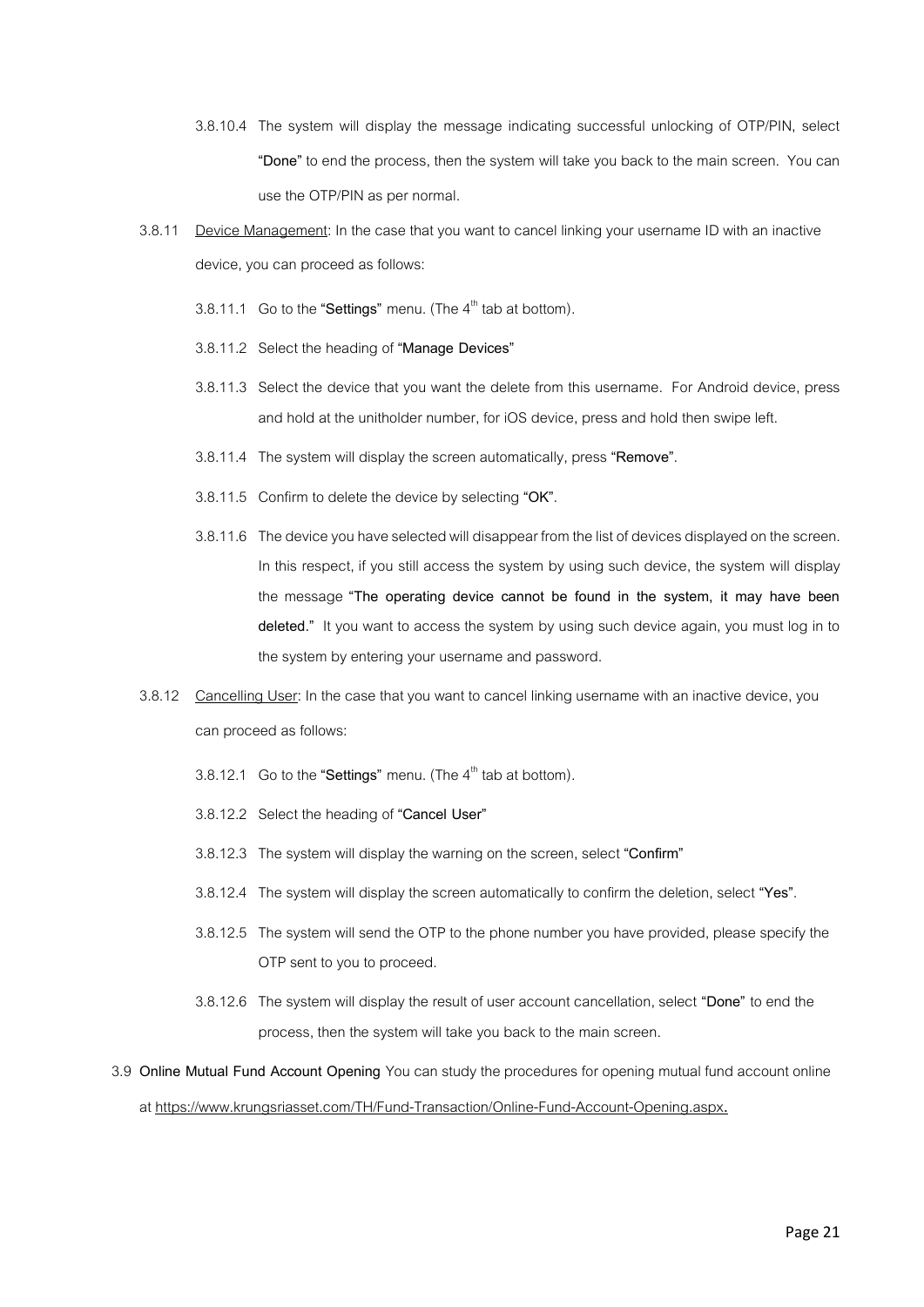# **4. Investment Information of Provident Fund**

## **4.1 Viewing Investment Portfolio**

- 4.1.1 From the "Overview" screen you can select **"All Fund Accounts**"
- 4.1.2 The system will display the investment portfolio of every account which you have linked under this username. If you want to look into details of the investment, you can press on the desired account.
- 4.1.3 The system will display information of the investment portfolio of the account you have selected.

| $\langle$ ย้อนกลับ                        |                               | 0                     |
|-------------------------------------------|-------------------------------|-----------------------|
| นายขยัน เก็บออม<br>0036                   |                               | บัญชีกองทุนทั้งหมด >  |
| บัญชีกองทุน                               | บริษัท กรุงศรี จัดการดี จำกัด | ยอดการลงทุน           |
|                                           |                               | 2,124,289.26 unn      |
| Q AUK1                                    | <b>जि</b> รายการที่ยังไม่มีผล | <b>最小动</b>            |
| å<br>ตรวจสอบเงิน<br>noonu                 | 勗<br>ตรวจสอบ<br>แผนการลงทุน   | $(\pm)$<br>เปลี่ยนแผน |
| 目<br>ใบรับรองแจ้งยอด<br>เงินทองทน         | 囯<br>แบบประเมิน<br>ความเสี่ยง | 局<br>จ่ายเงินกองทุน   |
| 勗<br>ข้อมูลแผนสมดุล<br>ตามอายุ(Life Path) | 侵<br>ช้อมูลนโยบาย<br>nnsavnu  | 2<br>จัดการบัญชี      |
|                                           |                               |                       |

# **4.2 Query**

- 4.2.1 From the main screen, select the **"Query"** button.
- 4.2.2 The system will display the investment plan or investment policy you wish to search for.
- 4.2.3 Select the "**Investment Plan**" or "**Investment Policy**" tab.
- 4.2.4 The system will display details of investment information, risk level, and performance.

## **4.3 Pending Transaction**

- 4.3.1 From the main screen, select the **"Pending Transaction"** button.
- 4.3.2 The system will display information of the transactions you have made today or scheduled in advance that are not yet settled.
- 4.3.3 If you want to cancel such transactions, select the **"Cancel Transaction"** button. (Only the transaction of which instruction is submitted before the cut-off time as specified by the Management Company can be cancelled. The transaction that has passed the cut-off time cannot be cancelled.)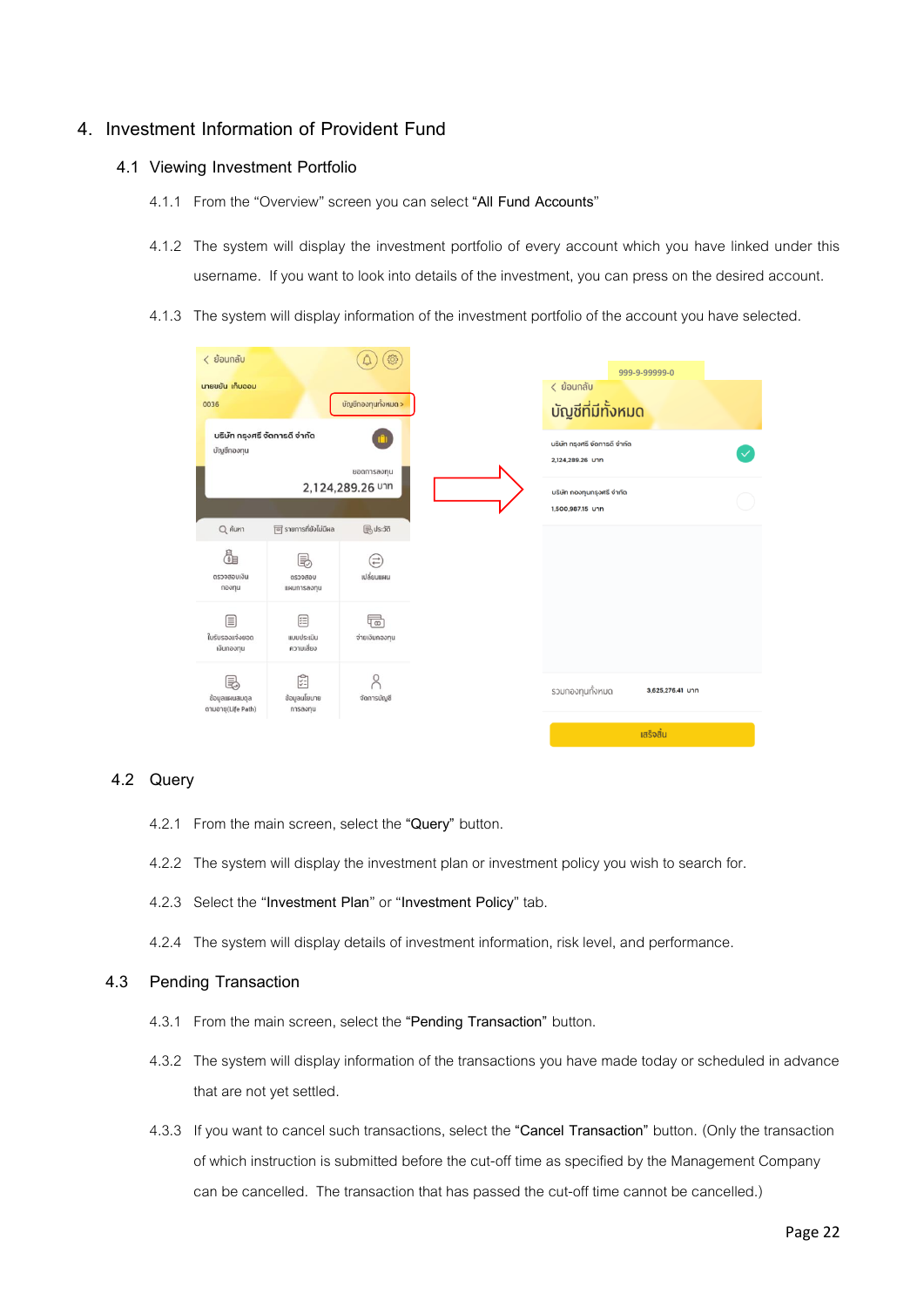- 4.3.4 The system will ask: "You want to cancel the pending transaction, yes or no?"
- 4.3.5 If you don't want to cancel, press **"No"**.
- 4.3.6 If you want to cancel, press "**Yes**". The system will display the message indicating successful cancellation of transaction and ask you to press "OK" to end the process and return to the main screen.

#### **4.4 History**

- 4.4.1 From the main screen, select the **"History"** button.
- 4.4.2 The system will display your historical investment transactions, you can select either "**Transaction Movement"** or **"Plan Change"**.
- 4.4.3 If selecting **"Transaction Movement"**, the system will display all of the transactions occurring during the specified period.
- 4.4.4 If selecting **"Plan Change"**, the system will display all the changes of investment plan occurring during the specified period.

## **4.5 Fund Balance Verification**

- 4.5.1 From the main screen, select the**"Fund Balance Verification"** button.
- 4.5.2 The system will display all details of the fund divided into employee savings, benefits of employee savings, employer contribution, and benefits of employer contribution, together with return of the investment portfolio.
- 4.5.3 Press on **each colored slice of the pie chart**, the system will display the percentage of employee savings, benefits of employee savings, employer contribution, and benefits of employer contribution in the total investment portfolio.
- 4.5.4 If selecting the **"Classified By Policy"** tab, the system will display details of the fund classified by investment policy, net value per unit, and number of units of each policy

### **4.6 Investment Plan Verification**

- 4.6.1 From the main screen, select the **"Investment Plan Verification"** button.
- 4.6.2 The system will display the proportion of the current investment portfolio.
- 4.6.3 If selecting the **"Remittance to the Fund"** tab, the system will display information about the proportion of the amount of savings and contribution remitted to the fund each month.
- 4.6.4 If selecting the **"Latest Rebalance"** tab, the system will display details of the proportion of the latest initial fund in the investment portfolio.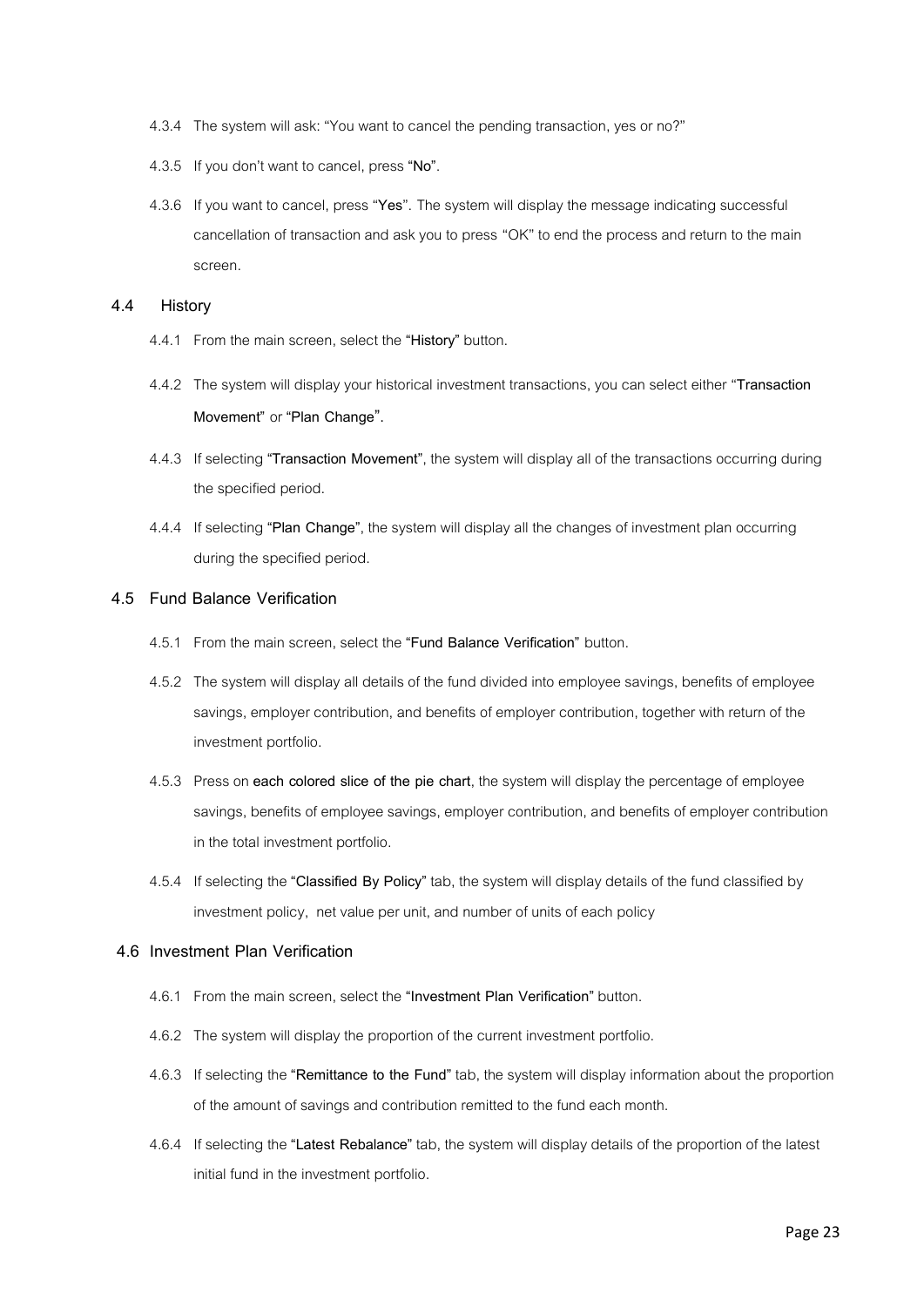## **4.7 Changing Plan**

- 4.7.1 From the main screen, select the **"Change Plan"** button.
- 4.7.2 The system will display information about the period and the frequency permitted for plan change.
- 4.7.3 Select the **"Change Investment Plan"** or **"Change Life Path"** button.
	- 4.7.3.1 Change Investment Plan
		- 4.7.3.1.2 The system will display the list of particulars that you want to change.
		- 4.7.3.1.3 Select the **"Change New Remittance and Existing Investment**" or **"Change New Remittance**"or **"Change Existing Investment"** button.
		- 4.7.3.1.4 Select the type of investment plan you want to change to between Pre-designed Investment Plan and DIY Plan.
		- 4.7.3.1.5 If selecting DIY Plan, the investment policies and the investment proportions must add up to 100%.
		- 4.7.3.1.6 After selecting the investment plan, press the **"OK"** button.
		- 4.7.3.1.7 The system will verify the selected investment plan with your risk acceptance level and display the message about the verification for you to read and acknowledge and press the **"Accept"** button.
		- 4.7.3.1.8 The system will summarize the change of investment plan that you have made.
		- 4.7.3.1.9 If the information is incorrect, press **"Cancel"** to go back to make correction.
		- 4.7.3.1.10If the information is correct, press the **"Confirm"** button.
		- 4.7.3.1.11The system will display the message indicating successful change of investment plan, press the **"Complete**" button to end the process and the system will take you back to the main screen.
	- 4.7.3.2 Change Life Path Plan
		- 4.7.3.2.2 The system will automatically display the information of life path based mainly on the investor's age. (Please take a look at the appropriate investment proportion according to each age range at the "Information of Life Path" menu.)
		- 4.7.3.2.3 Read and acknowledge the warnings and press the  $\blacksquare$  button.
		- 4.7.3.2.4 If wishing to cancel, press the**"Cancel"** button to go back to make correction.
		- 4.7.3.2.5 If the information is correct, press the **"Confirm"** button.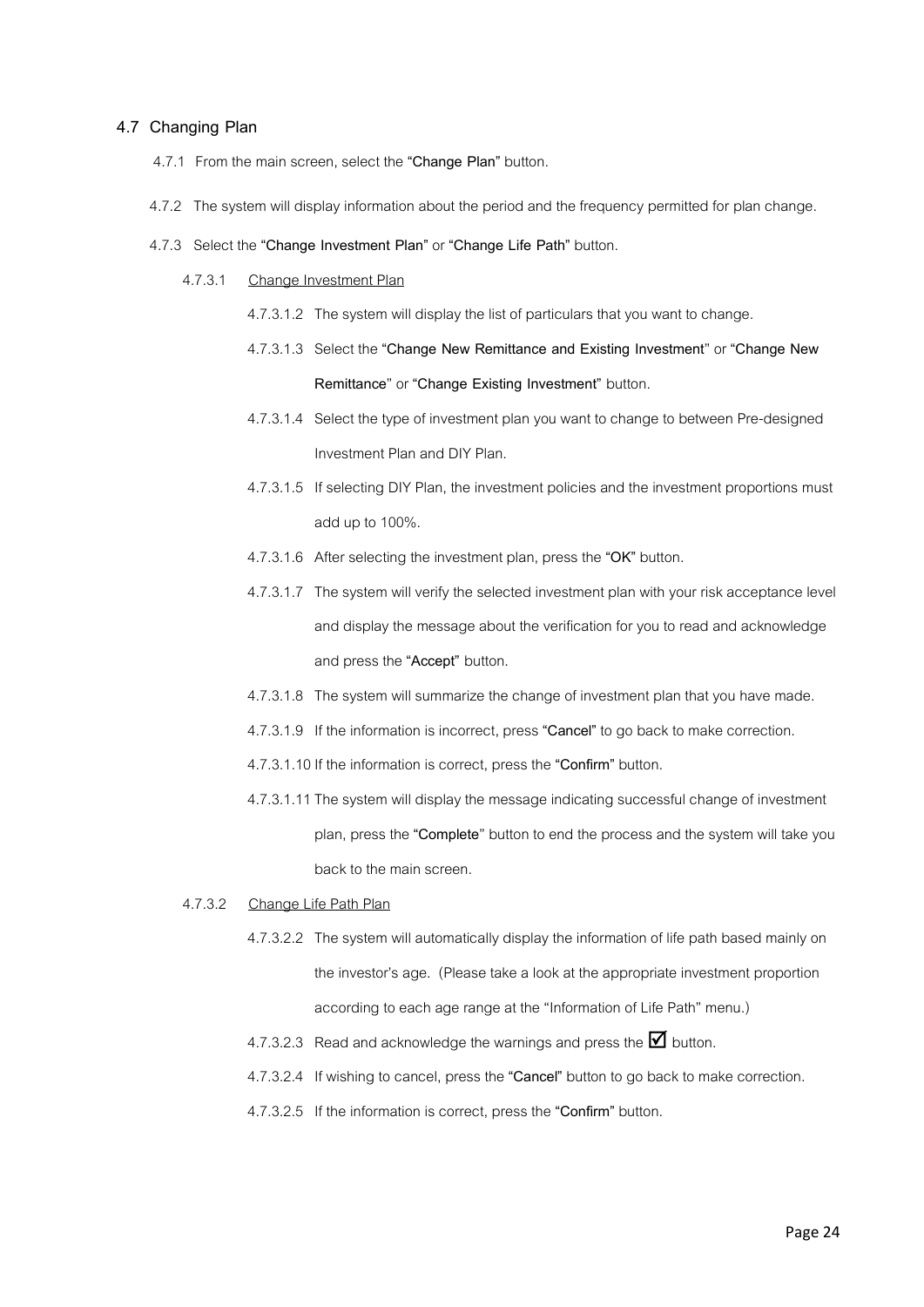4.7.3.2.6 The system will display the message indicating successful change of investment plan, press the **"Complete"** button to end the process and the system will take you back to the main screen.

## **4.8 Statement of Fund Account**

- 4.8.1 From the main screen, select the **"Statement of Fund Account"** button.
- 4.8.2 The system will display the period for which the statement of fund account can be downloaded, i.e., 30 June and 31 December.
- 4.8.3 Press the **"Download PDF File"** button, the system will display the file of the statement of provident fund account for you to save.

## **4.9 Risk Profile Assessment Questionnaire**

- 4.9.1 From the main screen, select the **"Risk Profile Assessment Questionnaire"** button.
- 4.9.2 The system will display the information about your risk level, date of assessment, and the expiration date of the risk profile assessment questionnaire.
- 4.9.3 You can conduct the assessment again by pressing the **"Conduct Assessment Again"** button to update your risk acceptance level.

## **4.10 Payment of the Fund**

- 4.10.1 From the main screen select the **"Fund Payment"** button.
- 4.10.2 The system will display information about the payment of the fund. You can follow up the status of fund payment from acknowledgement of membership termination, verification of relevant documents, in the process of making payment, until making payment out of the fund.
- 4.10.3 You can download the "Certification of Membership Resignation" for use as an evidence accompanying the tax return filing with the Revenue Department.

### **4.11 Information of Life Path**

- 4.11.1 From the main screen, select the **"Life Path" button.**
- 4.11.2 The system will display the information of life path and the suitability of this investment plan according to the life path.
- 4.11.3 If you want to know about the investment proportion of each age range, select the **"Investment Proportion"** tab, enter the age, and then press "OK". The system will display the investment proportion of the specified age range.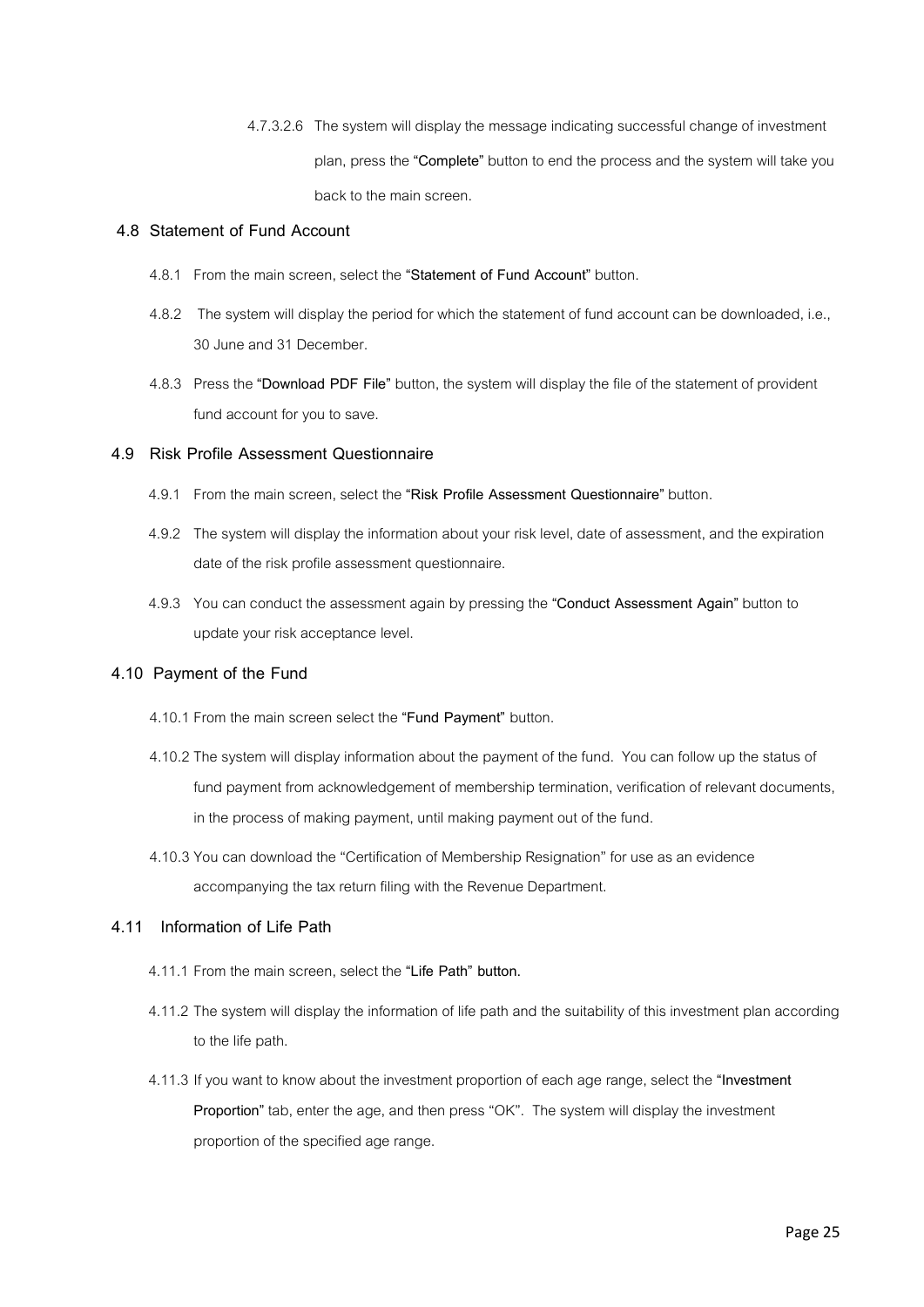## **4.12 Information of Investment Policy**

- 4.12.1 From the main screen, select the **"Investment Policy"** button.
- 4.12.2 The system will display a list of investment policy's abbreviations.
- 4.12.3 Select the abbreviation of the investment policy which you want to get information.
- 4.12.4 The system will display information of the investment policy including details of the investment policy, risk level, brief summary of the fund, historical fund performance, and benchmark.

### **4.13 Account Management**

- 4.13.1 From the main screen, select **"Account Management"**
	- 4.13.1.1 Select **"Account Information"**, the system will display the information of your account.
	- 4.13.1.2 Select **"Help"**, the system will display details of contact information of the Provident Fund Unit of Krungsri Asset Management.

### **4.14 Settings**

- 4.14.1 Adding Account
	- 4.14.1.1 Go to the "**Settings"** menu.(The gear icon on the top right).
	- 4.14.1.2 Select **"Add/Delete Account".**
	- 4.14.1.3 Select **"+"** on the top right.
	- 4.14.1.4 The system will display thelist of accounts opened under the same Citizen ID number that have not yet linked to the username for you to add. One account can be added each time. Then press **"Confirm".**
	- 4.14.1.5 You can add accounts by pressing **"Add by Registration Data Set"**
	- 4.14.1.6 Enter the data set including employer code, registered member number, reference number.
	- 4.14.1.7 Specify date, month, year of birth and the 12-digit code on the back of the Citizen ID Card.
	- 4.14.1.8 Specify your PIN to confirm the transaction.
	- 4.14.1.9 The system will display **"Complete"** to end the process and take you back to the main screen.

### 4.14.2 Deleting Account

- 4.14.2.1 Go to the "**Settings"** menu.(The gear icon on the top right).
- 4.14.2.2 Select **"Add/Delete Account".**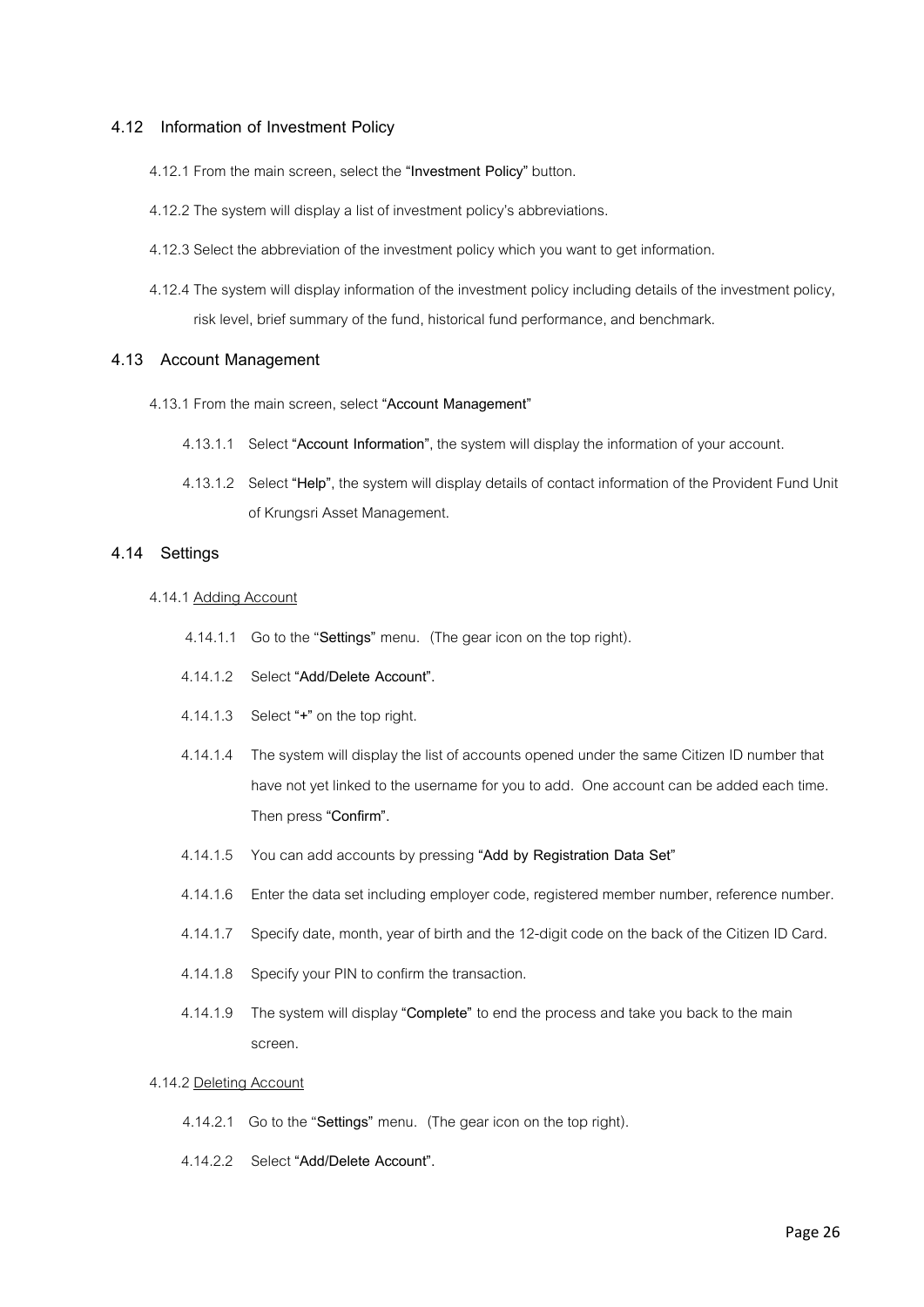- 4.14.2.3 Select the account you want to delete from this user account. For Android device, press and hold at the unitholder number, for iOS device, press and hold then swipe left.
- 4.14.2.4 The system will display the screen automatically, press **"Delete"**.
- 4.14.2.5 Confirm to delete the account by selecting **"Confirm"**.
- 4.14.2.6 The system will display the result of account deleting, **select "Complete"** to end the process, then the system will take you back to the main screen.
- 4.14.3 Setting Main Account: If you want to change your main account that shows up information on the first page, you can proceed as follows:
	- 4.14.3.1 Go to the "**Settings"** menu.(The gear icon on the top right).
	- 4.14.3.2 Select **"Add/Delete Account".**
	- 4.14.3.3 Select the account you want to set as the main account. For Android device, press and hold at the unitholder number, for iOS device, press and hold then swipe left.
	- 4.14.3.4 The system will display the screen automatically, press **"Set Main Account"**.
	- 4.14.3.5 The system will display the account you select, confirm by selecting **"Set Main Account"**.
	- 4.14.3.6 The system will take you to the main screen. It will appear a label of **"Main Account"** under the account you set as the main account.

#### 4.14.4 Changing Personal Data/Background Image

4.14.4.1 Go to the "**Settings"** menu.(The gear icon on the top right). Select **"Change Personal Data/Background Image".** \*\*Remark: Currently the system does not allow users to change their personal data by themselves. You can only change your profile picture and the background image for displaying on the application

#### 4.14.5 Resetting PIN:

- 4.14.5.1 Go to the "**Settings"** menu.(The gear icon on the top right).
- 4.14.5.2 Select **"Reset PIN".**
- 4.14.5.3 Enter current PIN.
- 4.14.5.4 Enter new PIN.
- 4.14.5.5 Confirm new PIN.
- 4.14.5.6 The system will send the OTP to the phone number you have provided, please specify the OTP sent to you to proceed.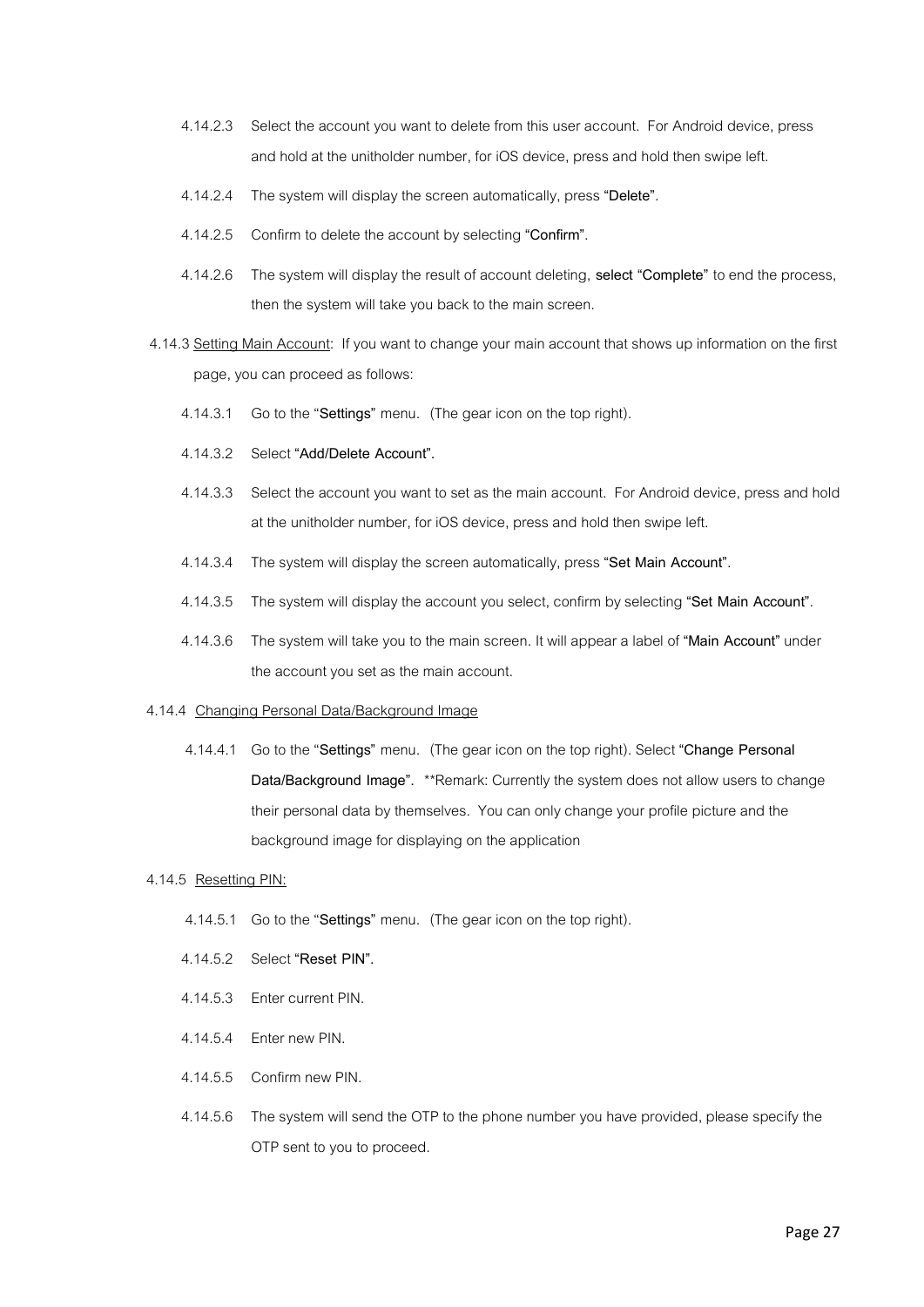- 4.14.5.7 The system will display the result of PIN resetting, **select "Complete"** to end the process, then the system will let you exit the system automatically.
- 4.14.5.8 You can use the new PIN to access the system instantly.

#### 4.14.6 Resetting Password:

- 4.14.6.1 Go to the "**Settings"** menu.(The gear icon on the top right).
- 4.14.6.2 Select **"Reset Password".**
- 4.14.6.3 Enter current password and new password, the select **"Next"**.
- 4.14.6.4 The system will send the OTP to the phone number you have provided, please specify the OTP sent to you to proceed.
- 4.14.6.5 The system will display the result of password resetting, select **"Complete"** to end the process, then the system will let you exit the system automatically.
- 4.14.6.6 You can use the new PIN or new password to access the system.

#### 4.14.7 Changing Phone Number for Receiving the OTP

- 4.14.7.1 In the case that the old phone number is available
	- 4.14.7.1.2 Go to the "**Settings"** menu.(The gear icon on the top right).
	- 4.14.7.1.3 Select **"Change Phone Number".**
	- 4.14.7.1.4 Select "**Old Phone Number Is Available".**
	- 4.14.7.1.5 Specify new phone number then select **"Next".**
	- 4.14.7.1.6 The system will send the OTP to the old phone number you have provided, please specify the OTP sent to you to proceed.
	- 4.14.7.1.7 The system will display the result of phone number change, select **"Complete"**  to end the process, then the system will take you back to the main screen.
- 4.14.7.2 In the case that the old phone number is not available
	- 4.14.7.2.2 Go to the "**Settings"** menu.(The gear icon on the top right).
	- 4.14.7.2.3 Select **"Change Phone Number".**
	- 4.14.7.2.4 Select "**Old Phone Number Is Not Available".**
	- 4.14.7.2.5 Specify new phone number then select **"Next".**
	- 4.14.7.2.6 The system will display the reference number and request you to contact the Customer Services Department at 02-657-5757 to change the phone number in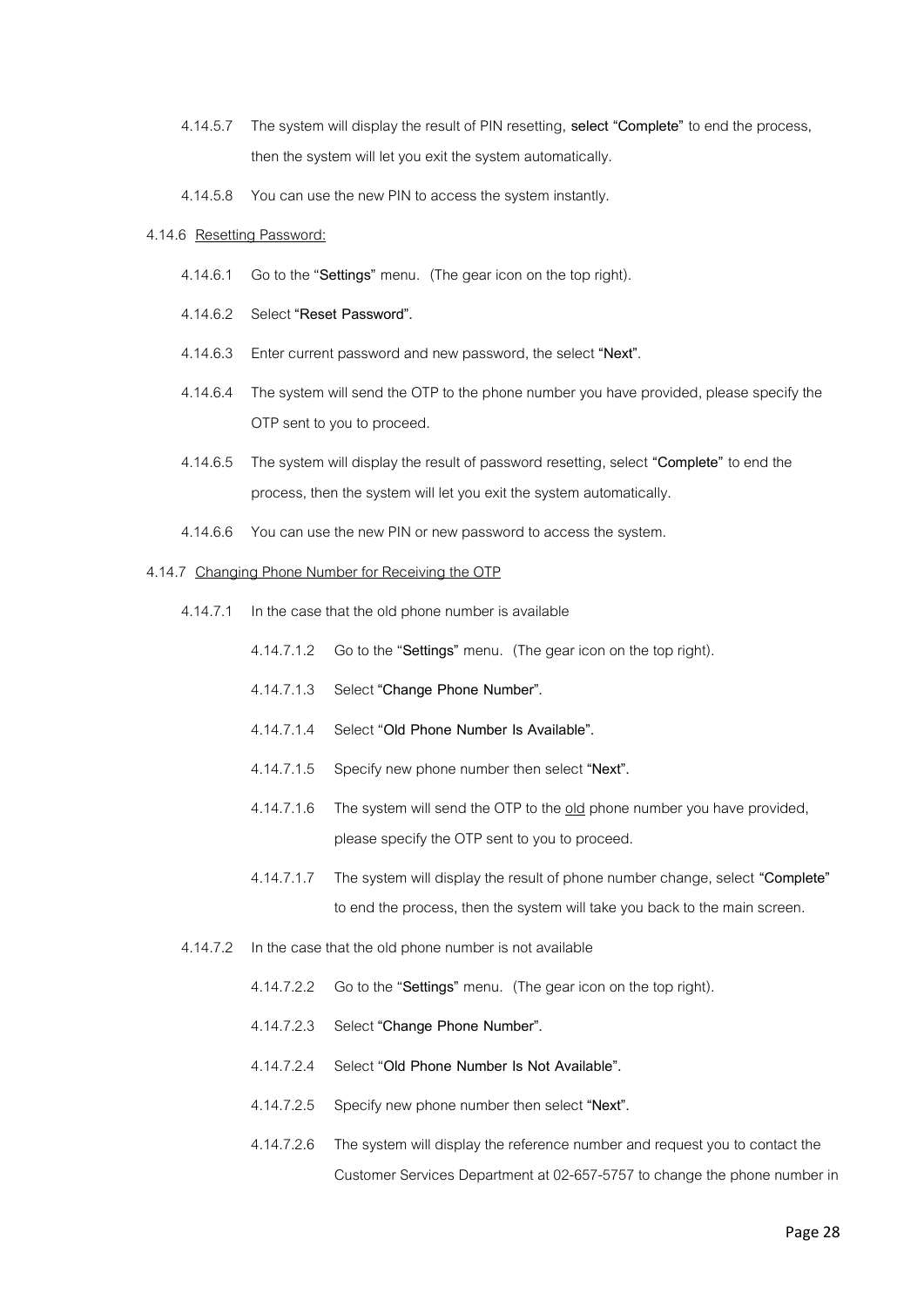the system. \*\*If you do not contact the Customer Services Department, your transaction shall be deemed as incomplete and the Company shall not be able to change the phone number for you.

#### 4.14.8 Unlocking OTP / PIN

In the case that you have entered the wrong OTP/PIN more than 3 times consecutively, the system will lock automatically. You can unlock the OTP/PIN on your own by taking the following steps:

4.14.8.1 Go to the "Settings" menu. (The gear icon on the top right).

#### 4.14.8.2 Select **"Unlock OTP/PIN"**

- 4.14.8.3 Specify information to identify your identity then select **"Next"**.
- 4.14.8.4 The system will display the message indicating successful unlocking of OTP/PIN, select "Complete" to end the process, then the system will take you back to the main screen. You can use the OTP/PIN as per normal.

#### 4.14.9 Device Management

In the case that you want to cancel linking your username with an inactive device, you can proceed as follows:

- 4.14.9.1 Go to the "**Settings"** menu.(The gear icon on the top right).
- 4.14.9.2 Select **"Device Management".**
- 4.14.9.3 Select the device that you want the delete from this username. For Android device, press and hold at the unitholder number, for iOS device, press and hold then swipe left.
- 4.14.9.4 The system will display the screen automatically, press **"Delete"**.
- 4.14.9.5 Confirm to delete the device by selecting **"Confirm"**.
- 4.14.9.6 The device you have selected will disappear from the list of devices displayed on the screen. In this respect, if you still access the system by using such device, the system will display the message **"The operating device cannot be found in the system, it may have been deleted."** It you want to access the system by using such device again, you must log in to the system by entering your username and password.

#### 4.14.10Cancellation of User Account

In the case that you want to cancel your user account, you can proceed as follows:

- 4.14.11 Go to the "**Settings"** menu.(The gear icon on the top right).
- 4.14.12 Select **"Cancel User Account".**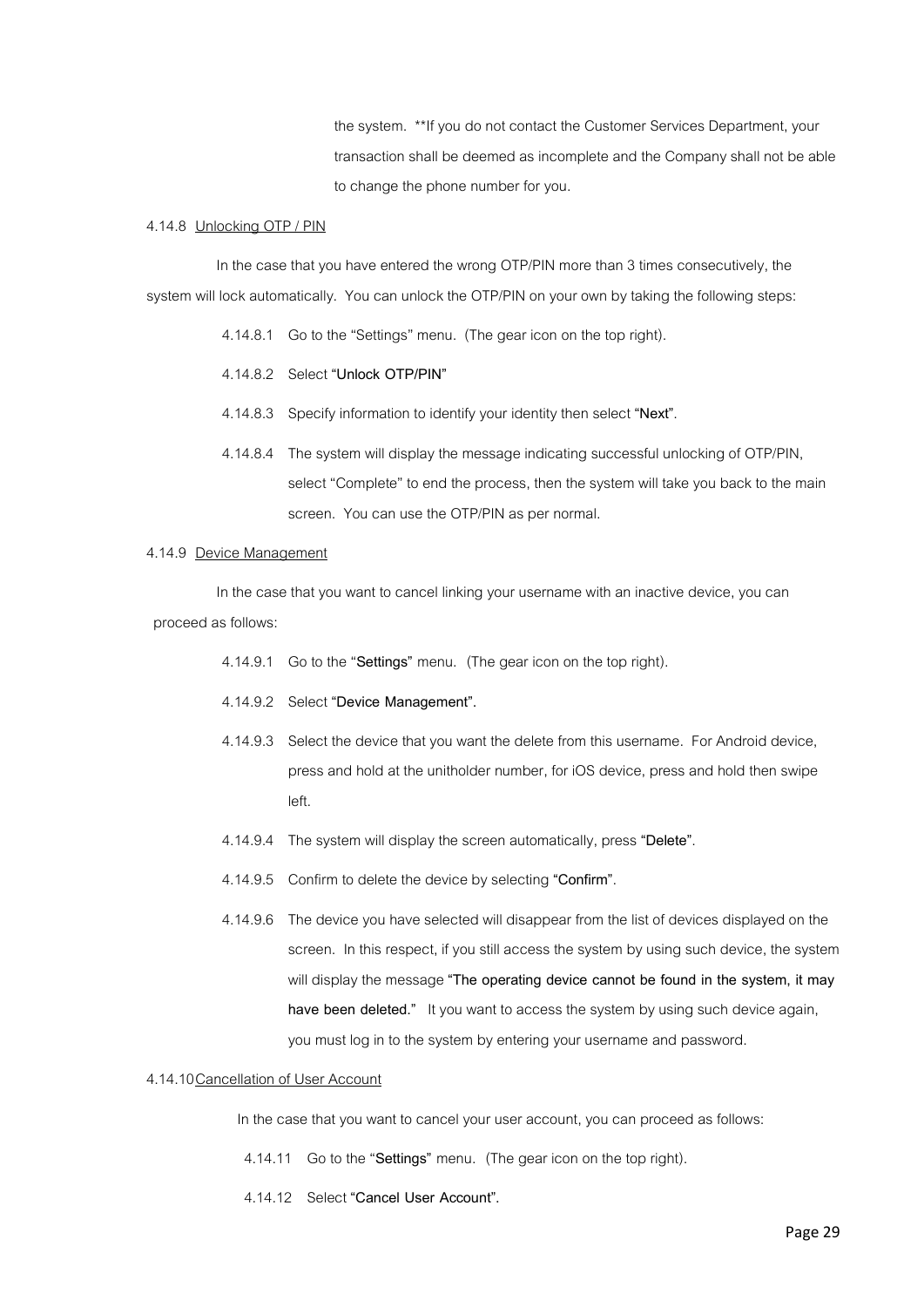- 4.14.13 The system will display the warning on the screen, select **"Confirm"**
- 4.14.14 The system will display the screen automatically to confirm the deletion, select **"Yes"**.
- 4.14.15 The system will send the OTP to the phone number you have provided, please specify the OTP sent to you to proceed.
- 4.14.16 The system will display the result of user account cancellation, select **"Complete"** to end the process, then the system will take you back to the main screen.

# **5 Forgetting PIN**

- 5.1 Select the **"Forget PIN"** button.
- 5.2 The system with display the message for confirmation of PIN resetting for all the operating devices. Select **"Confirm"**.
- 5.3 The system will display the screen automatically, select **"Confirm"** again.
- 5.4 The system will reset the PIN and take you back to the service screen as if you have just installed the application. You have to log in to the system with the username and

password, and then the system will take you to the process of PIN resetting.

## **6 Forgetting Password**

- 6.1 Select the **"Forget Password"** button.
- 6.2 Select the data set desired for identity verification.
	- 6.2.1 Verify identity with mutual fund data set
		- 6.2.1.1 Specify the username and Citizen ID Card number and then select **"Next"**.
		- 6.2.1.2 Specify the unitholder number linked with the above username together with identity verification information then select **"Next"**.



6.2.2.1 Specify the username and Citizen ID Card number,and then select **"Next"**.